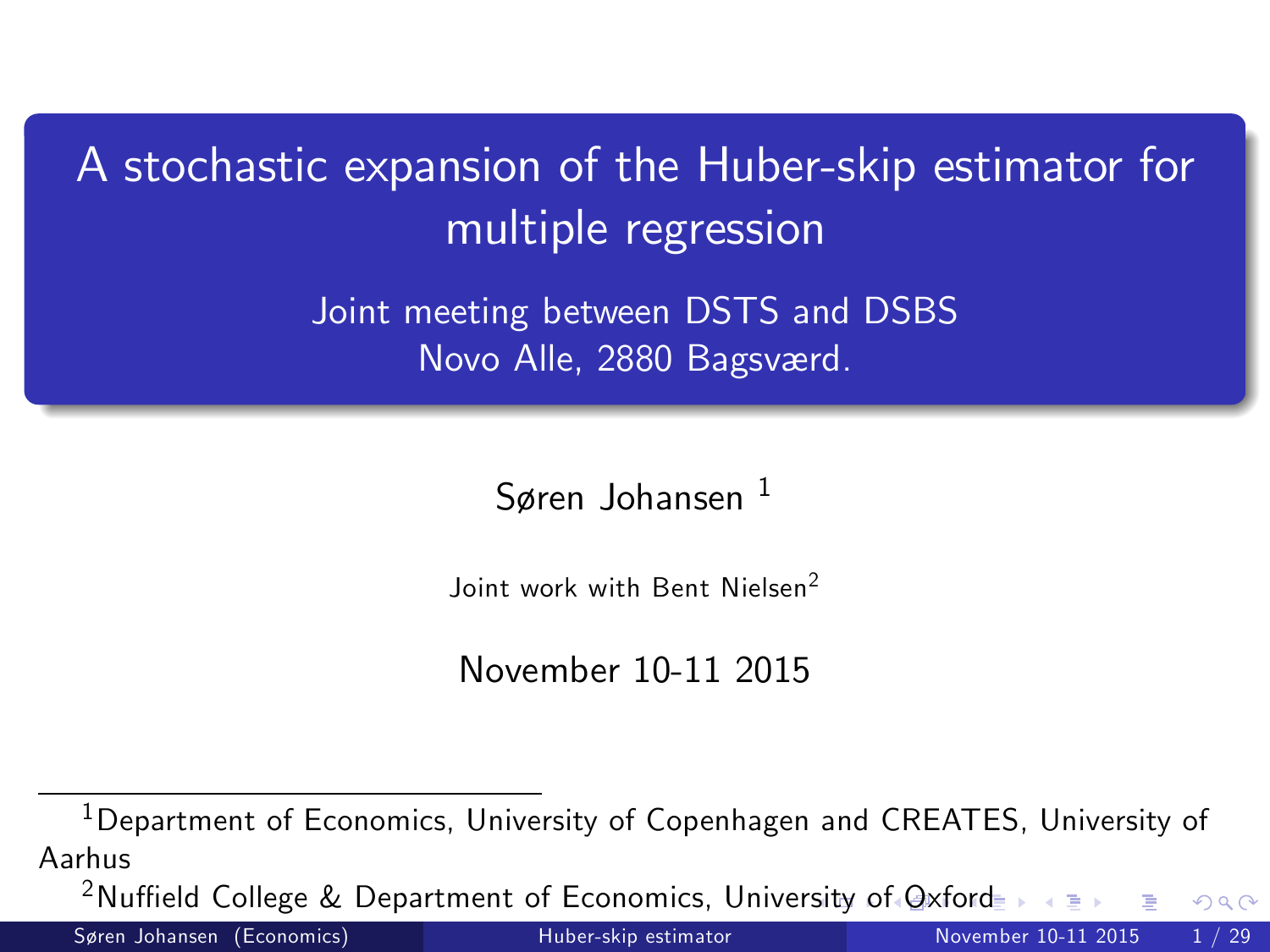## <span id="page-1-0"></span>List of contents

- Some examples of outliers
- Modelling of outliers
- Huber-skip and M-estimators
- Calculation of the Huber-skip by iteration
- A condition on small regressors and the proof of tightness
- The asymptotic theory using martingales
- **Conclusion**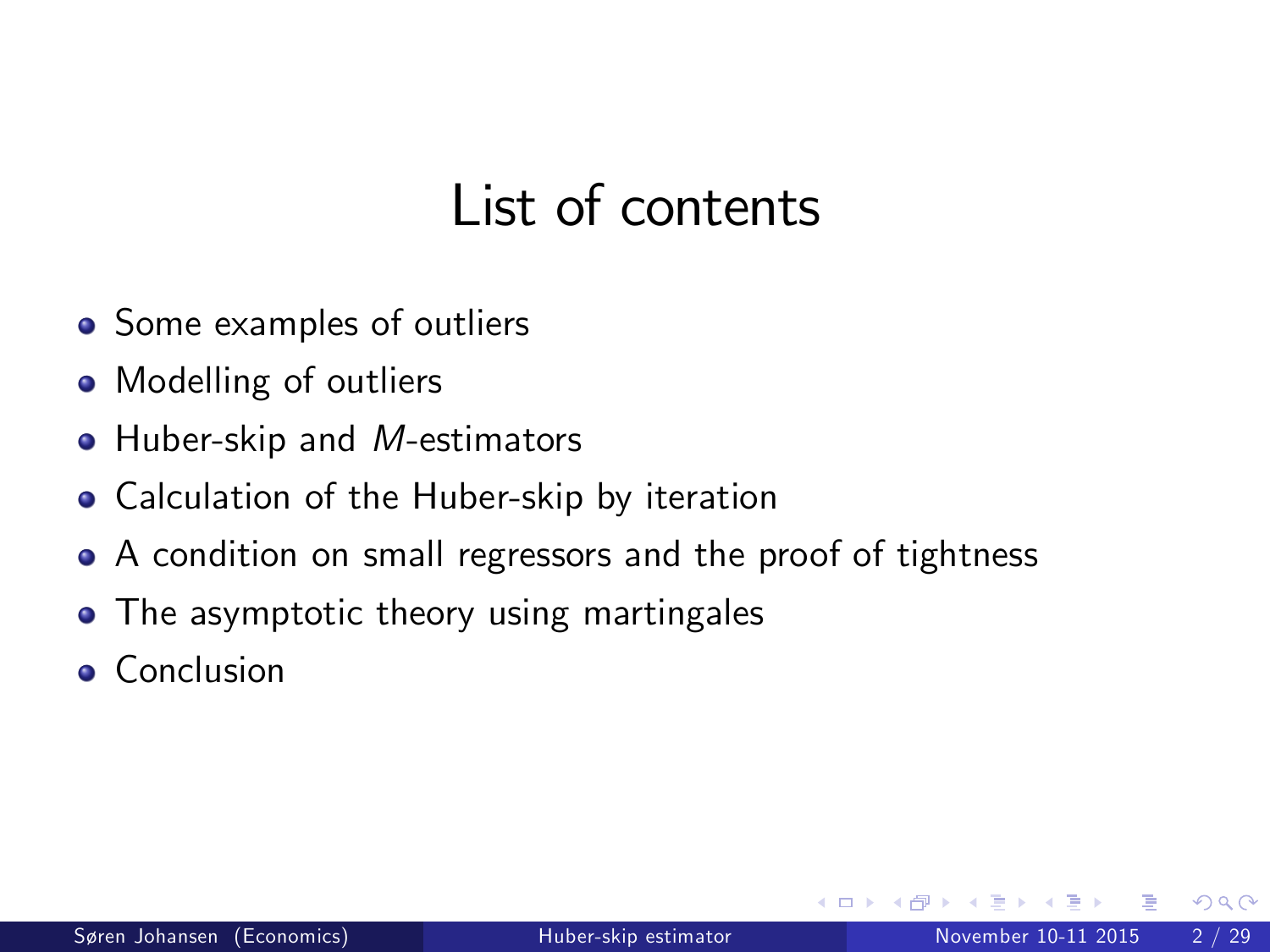## Some examples of outliers

活

**∢ ロ ▶ 《 何**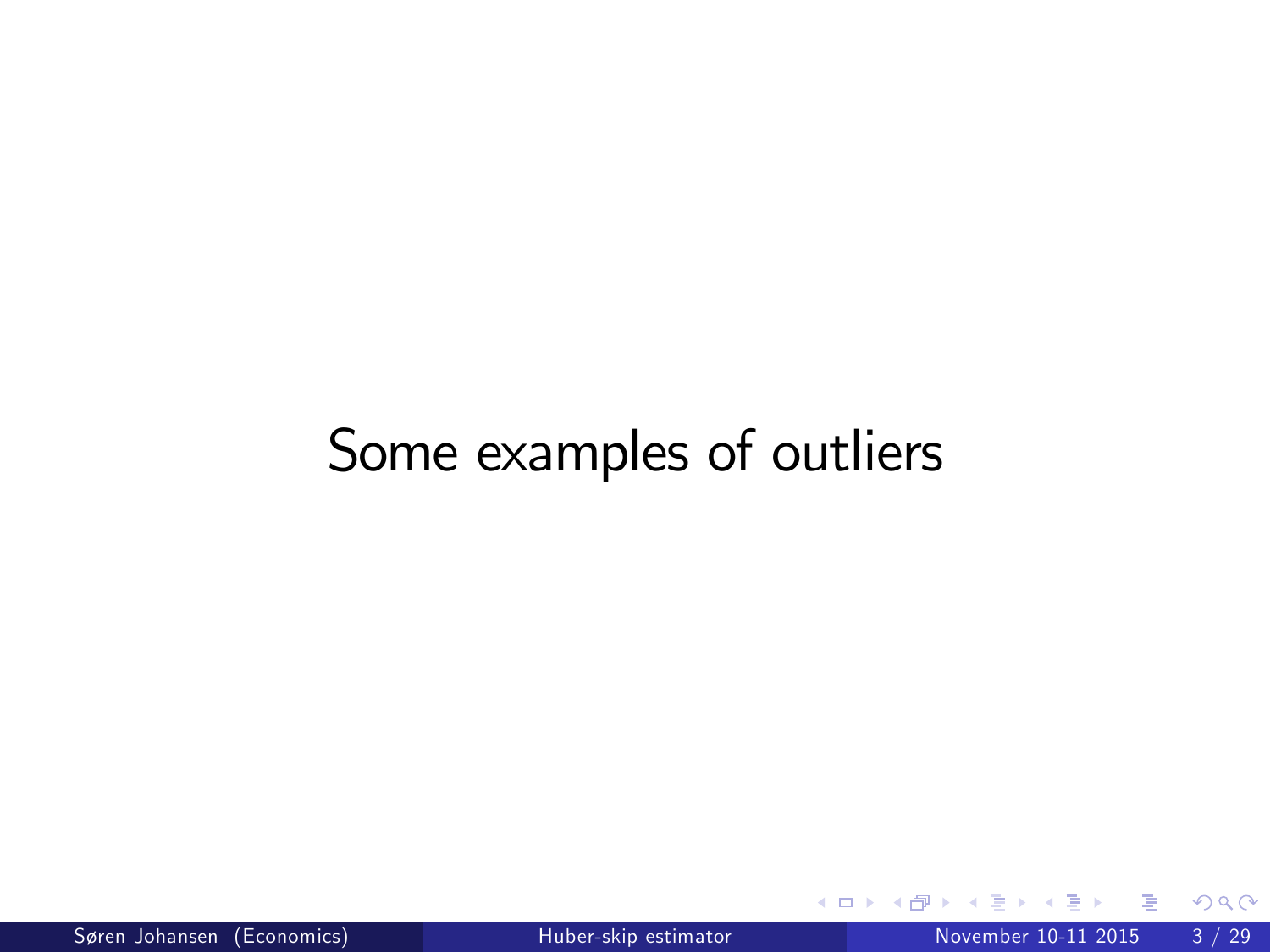What is an outlier, how do you model them and how do you avoid them?



Figure: A regression  $y_i = \beta x_i + \varepsilon_i$ ,  $\varepsilon_i$  i.i.d.  $(0, \sigma^2)$ . Is the outlier just an influential observation?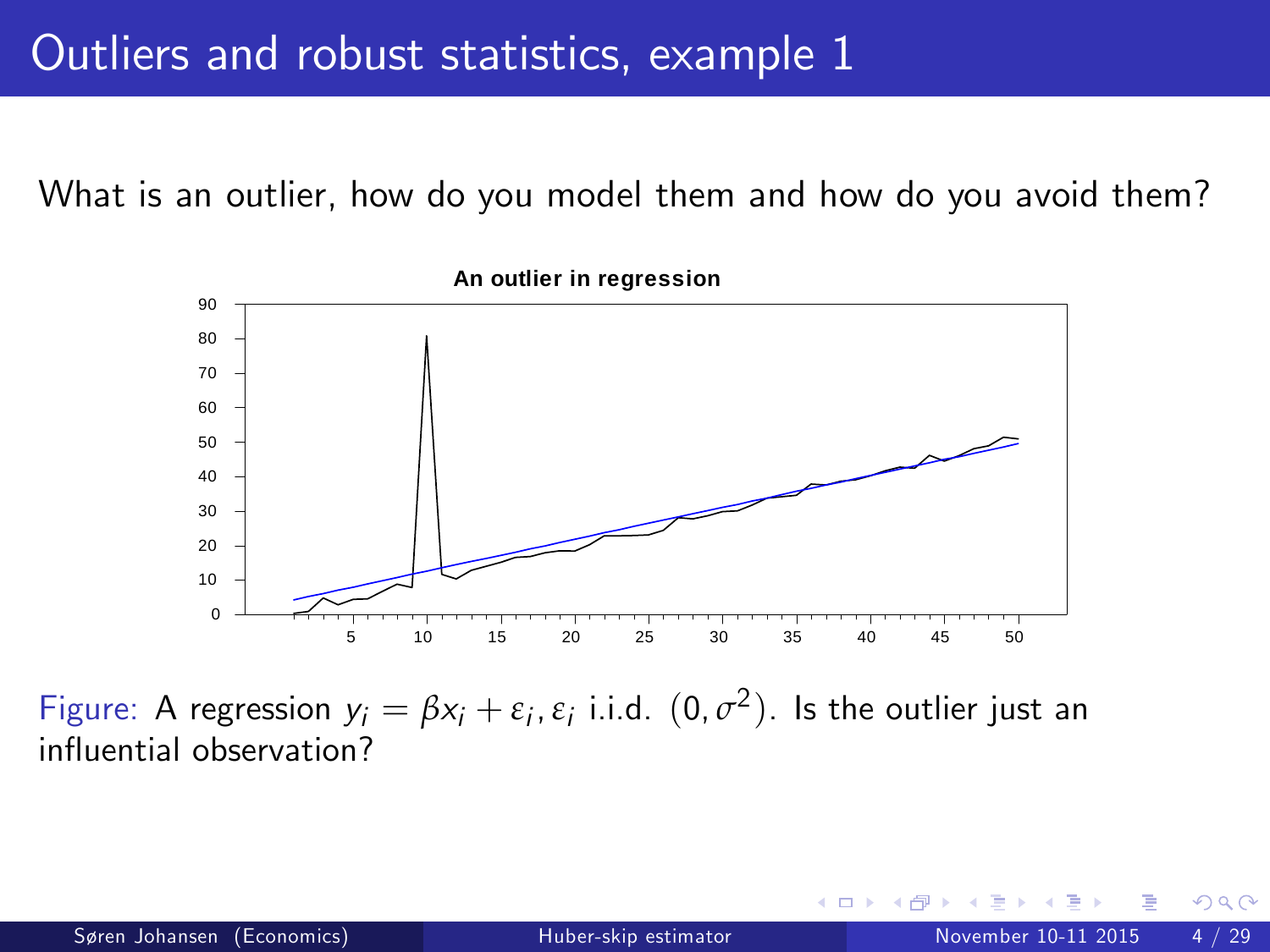#### Outliers and robust statistics, example 2



Figure: A step dummy at  $t=10$ . The variance  $\sigma_0^2=0.01$  is estimated by  $\hat{\sigma}^2 = 16.37$ . Some *t*—ratios are  $t = (X(1) - \bar{X})/\hat{\sigma} = -1.97$  and  $t = (X(50) - \bar{X})/\hat{\sigma} = 0.49.$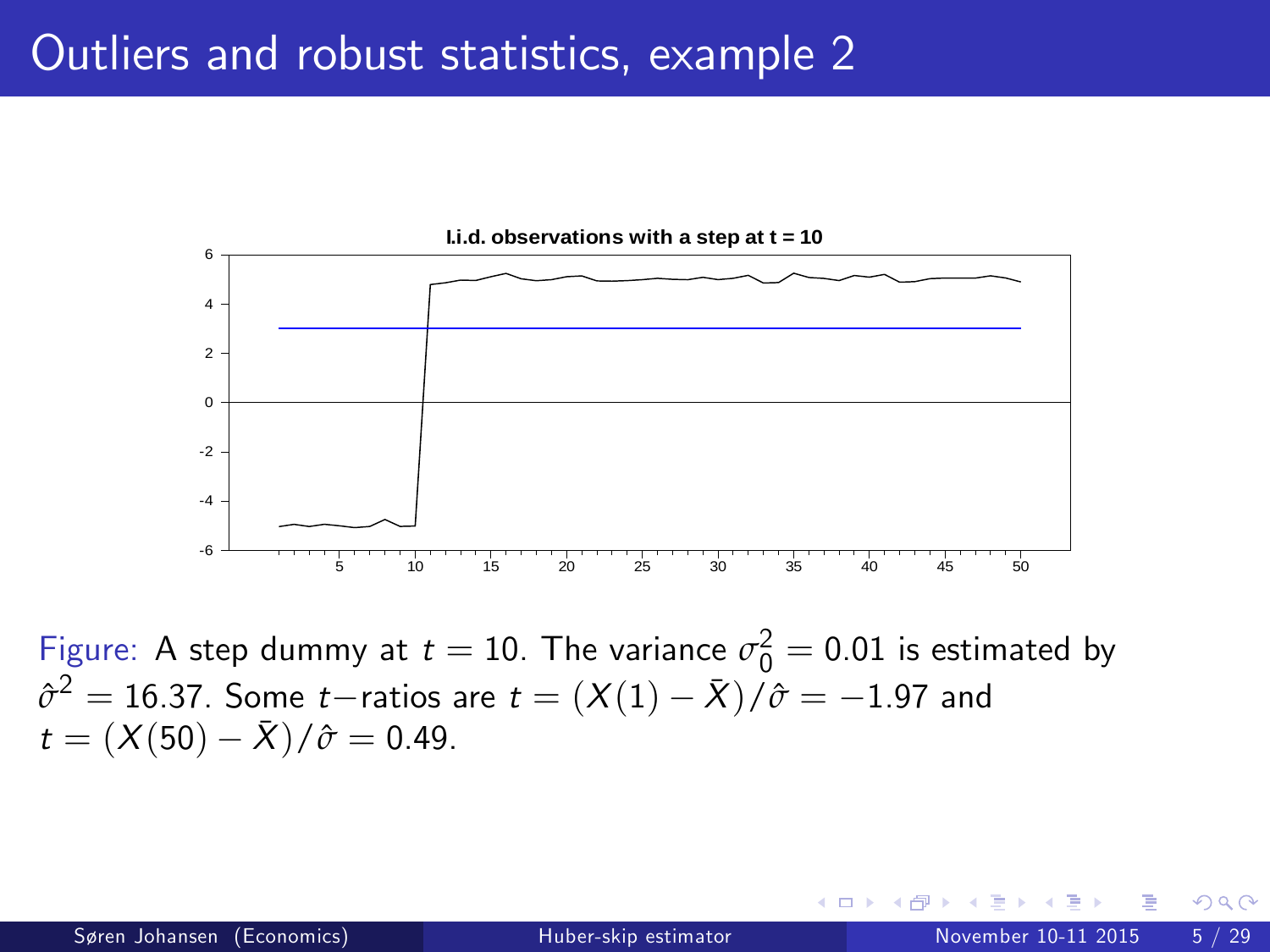#### Outliers and robust statistics, example 3



**AR(1) with outlier, rho = 0.9**

Figure: An innovative (added to the equation) and an additive (added to the process) outlier in the model  $y_i = \beta y_{i-1} + \varepsilon_i$  i.i.d.  $(0, \sigma^2)$ 

 $\leftarrow$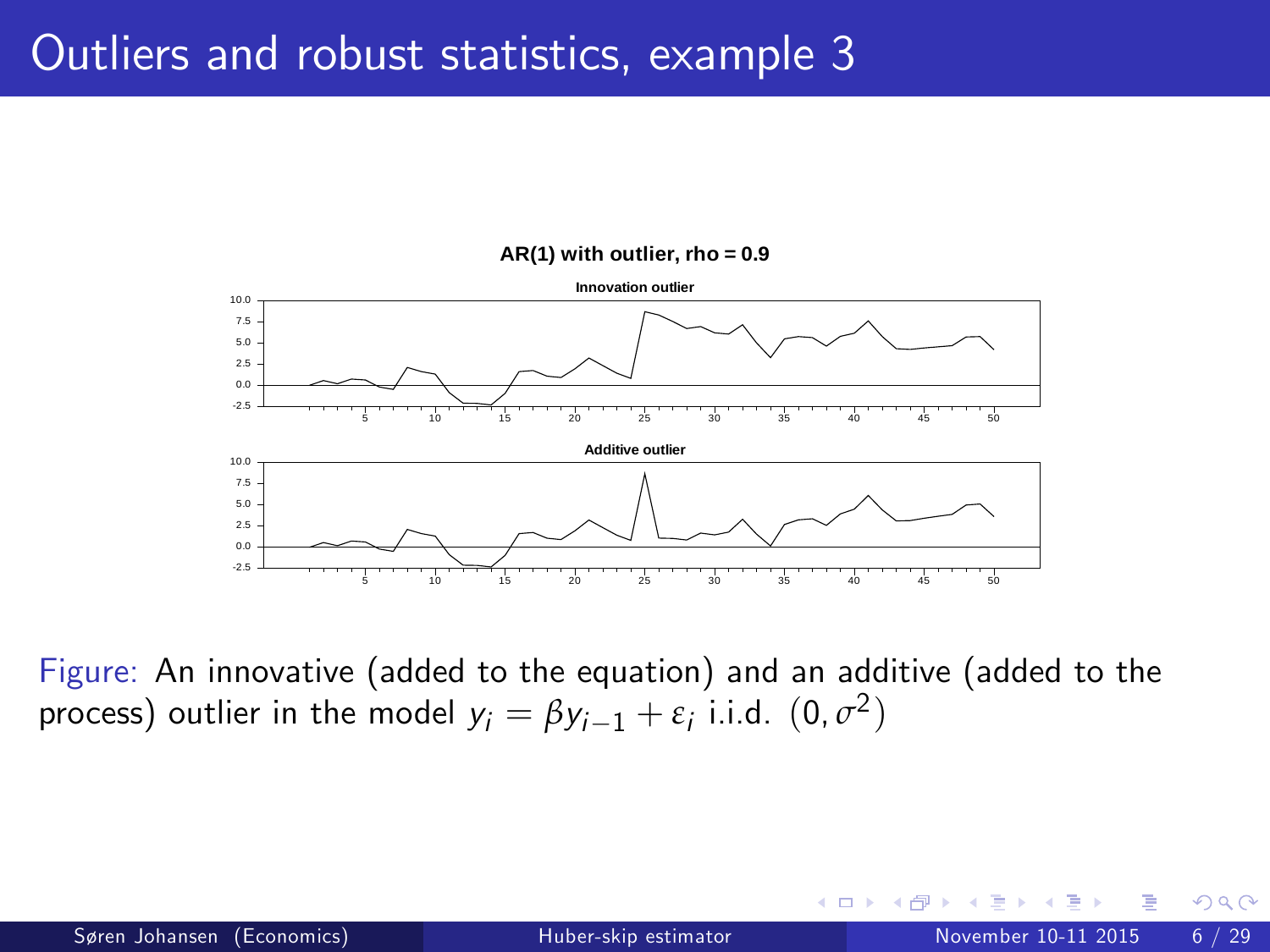# Modelling of outliers and some robust statistics

<span id="page-6-0"></span> $\leftarrow$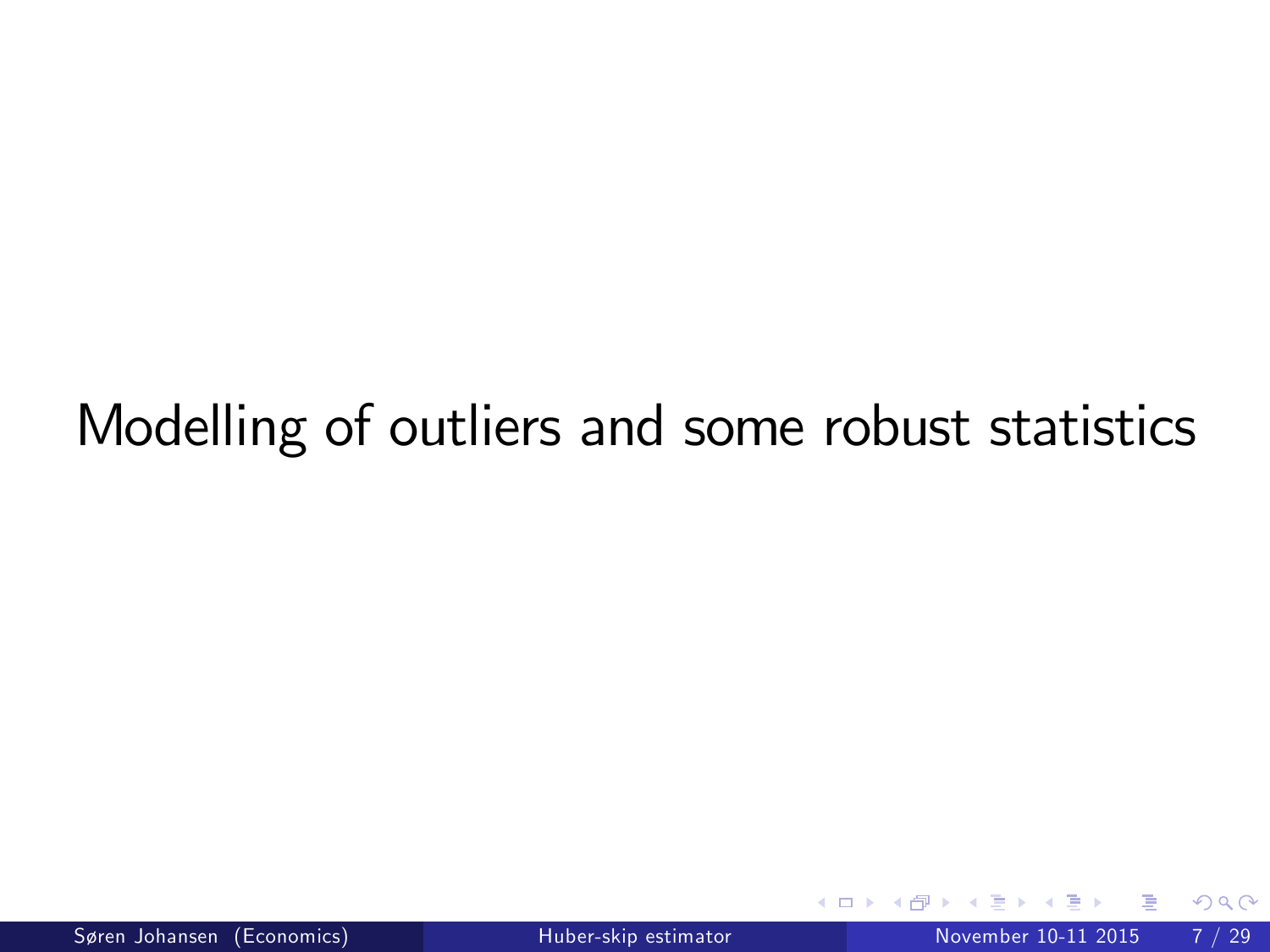## Modelling of outliers

One can model them as either innovative or additive outliers and interpret them as either influential or completely wrong observations. One can model them deterministically or randomly:

$$
f(\varepsilon)=(1-\alpha)f_0(\varepsilon)+\alpha f_1(\varepsilon)
$$

Two well known robust estimators are (Huber, 1964)

Huber-skip : 
$$
\min_{\beta} \sum_{i=1}^{n} \min \{ (y_i - \beta' x_i)^2, c^2 \}
$$

and the Least Trimmed Squares (Rousseeuw, 1984, Višek 2006)

$$
LTS: \min_{\beta} \sum_{i=1}^h (y - \beta' x)^2_{(i)}.
$$

Such robust estimators are analysed for

1. Asymptotic distribution when there are no outliers to evaluate the loss of efficiency

2. Influence function and breakdown point whe[n t](#page-6-0)h[er](#page-8-0)[e](#page-6-0) [a](#page-7-0)[re](#page-8-0) [o](#page-0-0)[utl](#page-28-0)[ier](#page-0-0)[s](#page-28-0)

Søren Johansen (Economics) [Huber-skip estimator](#page-0-0) November 10-11 2015 8 / 29

<span id="page-7-0"></span>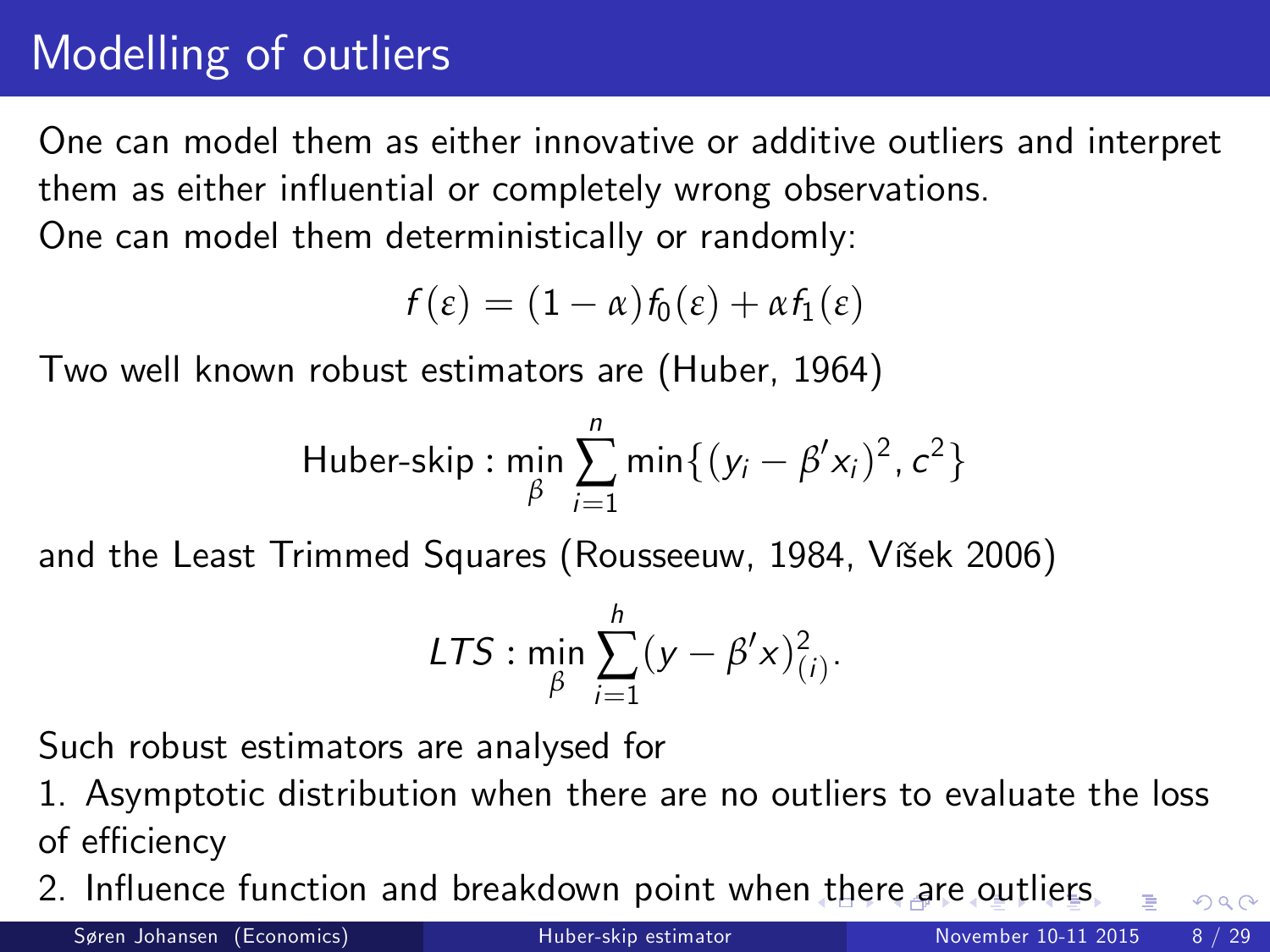### The model and the problem

The multiple regression model:

$$
y_i = \beta' x_i + \varepsilon_i = \mu + \alpha' z_i + \varepsilon_i, \quad i = 1, \ldots, n
$$

where  $\varepsilon_i$  is an "innovation" independent of  $(x_1, \ldots, x_i, \varepsilon_1, \ldots, \varepsilon_{i-1})$  with finite variance, distribution function  $F$ , density  $f$ , and derivative  $f$  $E(\varepsilon_i)$  need not be zero

The regressors: deterministic, or stochastic; stationary or random walk M-estimators: The objective function

$$
R_n(\beta) = n^{-1} \sum_{i=1}^n \rho(y_i - \beta' x_i),
$$

where  $\rho(u) \geq 0$  is continuous, increasing for  $u \geq 0$  and decreasing for  $u \leq 0$  with right and left derivatives. The minimizer is an M-estimator. Leading case is Huber-skip

$$
\rho(u) = \frac{1}{2} \min(u^2, c^2)
$$

<span id="page-8-0"></span> $QQQ$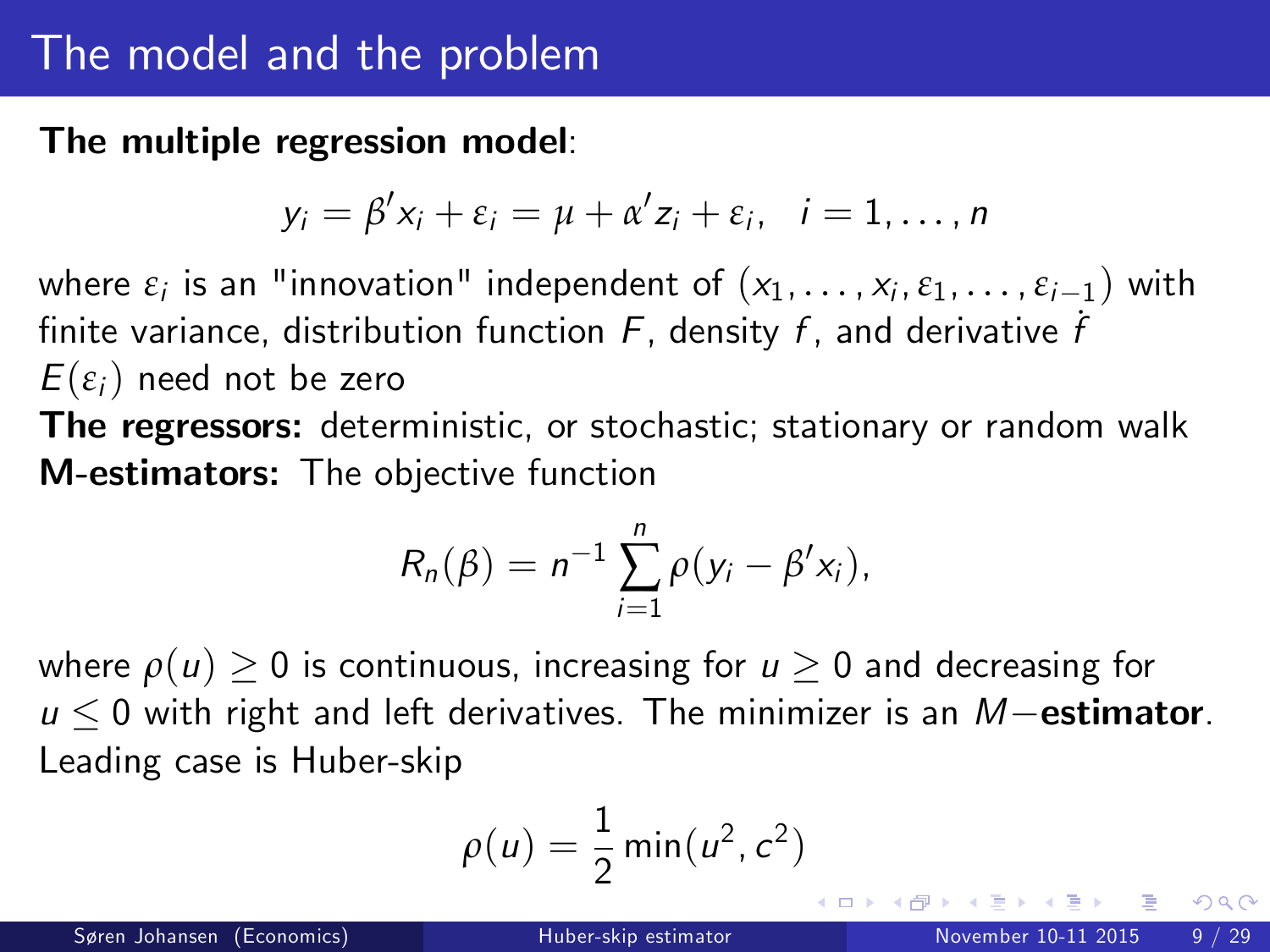- **The problem:** To find conditions for the M-estimator to exist, be consistent and have a first order asymptotic expansion, which allows us to find asymptotic distributions
- The technique: We apply martingale techniques to study weighted and marked empirical processes, containing estimation uncertainty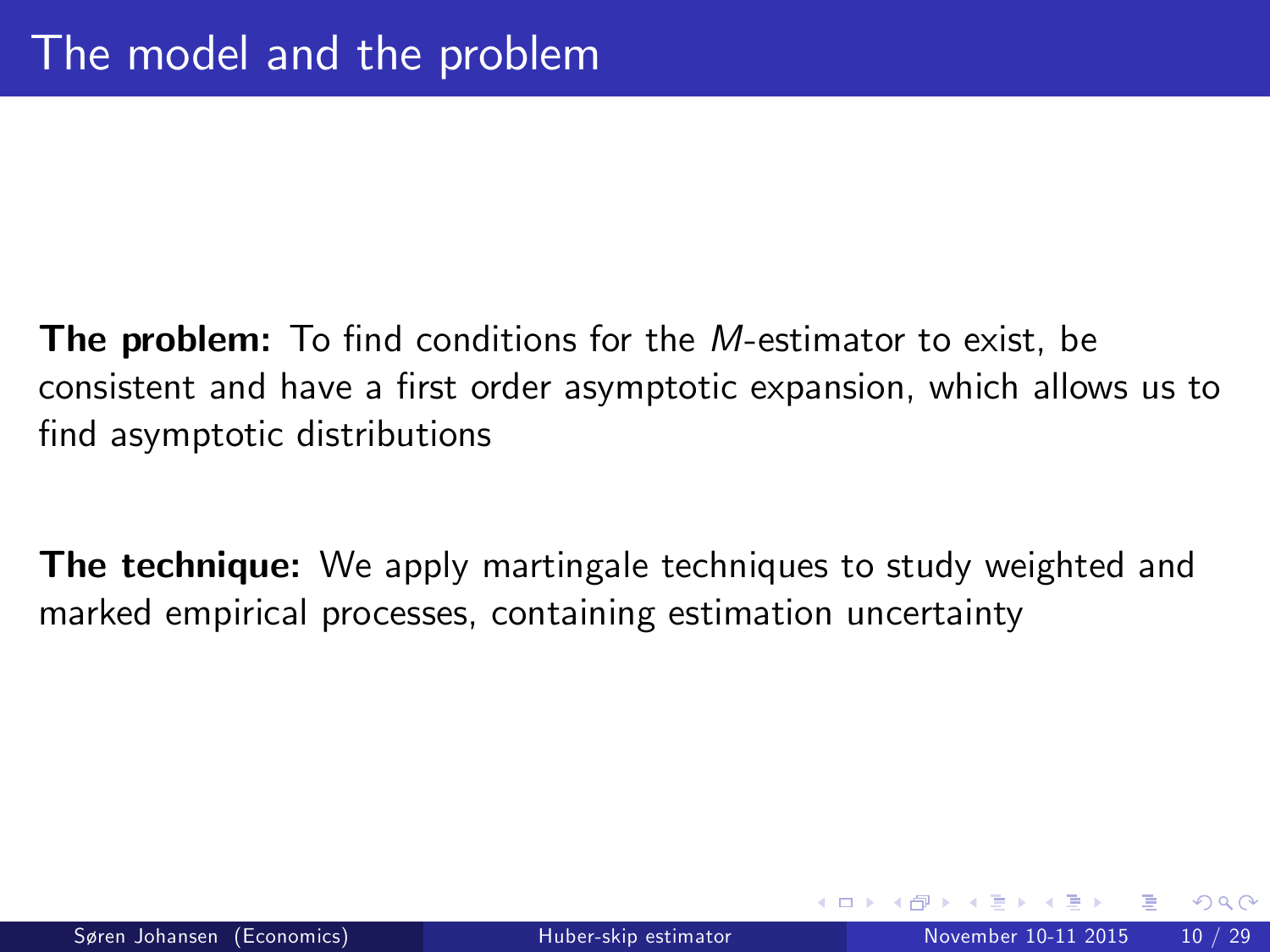## The Huber-skip estimator

The Huber-skip Huber (1964) is a robust M-estimator, (Jurečková, Sen, and Picek, 2012 for the location model)

Objective function: 
$$
n^{-1} \sum_{i=1}^{n} \frac{1}{2} \min\{(y_i - \beta' x_i)^2, c^2\}
$$

\nScore function: 
$$
n^{-1} \sum_{i=1}^{n} (y_i - \beta' x_i) x_i' \mathbf{1}_{\left(|y_i - \beta' x_i|\leq c\right)}
$$



#### Why Huber-skip ?

1. Difficult to compute 2. Requires known scale 3. More robust estimators

exist 4. The mathematics too difficult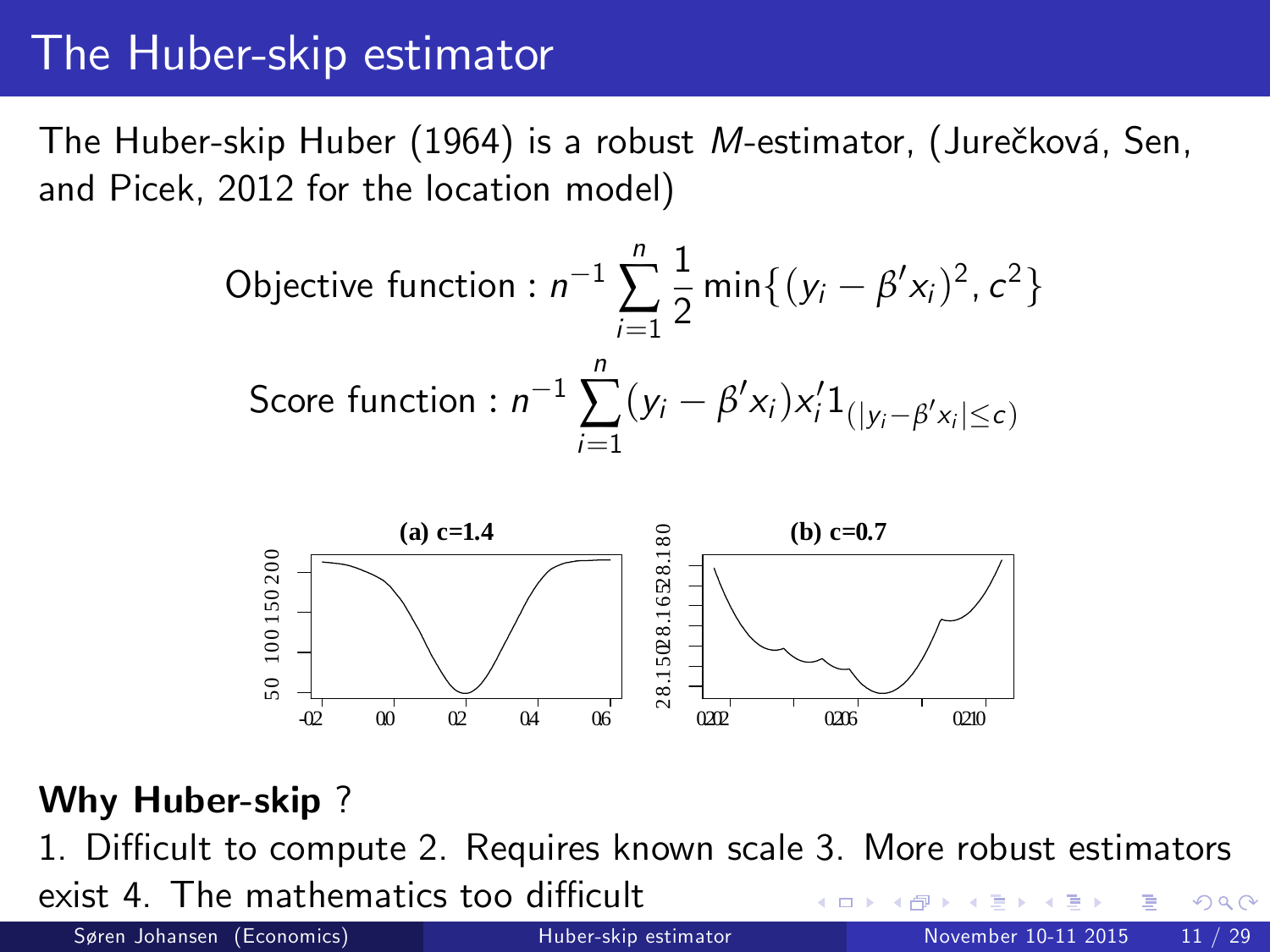### A few definitions

$$
R_n(\beta) = n^{-1} \sum_{i=1}^n \rho(y_i - \beta' x_i),
$$
  

$$
\hat{\Sigma}_n = N' \sum_{i=1}^n x_i x_i' N \text{ and } (\hat{\Sigma}_n, \hat{\Sigma}_n^{-1}) = O_P(1)
$$

$$
h(\mu) = E(\rho(\varepsilon - \mu)) \ge h(\mu_{\rho})
$$
  
\n
$$
h(\mu_{\rho}) = 0
$$
  
\n
$$
h(\mu_{\rho}) = -\int \rho(u - \mu_{\rho}) f(u) du > 0,
$$

$$
\beta_0=(\mu_0,\alpha_0')'\text{ and }\beta_\rho=(\mu_0+\mu_\rho,\alpha_0')'
$$

× э. 重 J.

**≮ロ ▶ (伊 )** 

重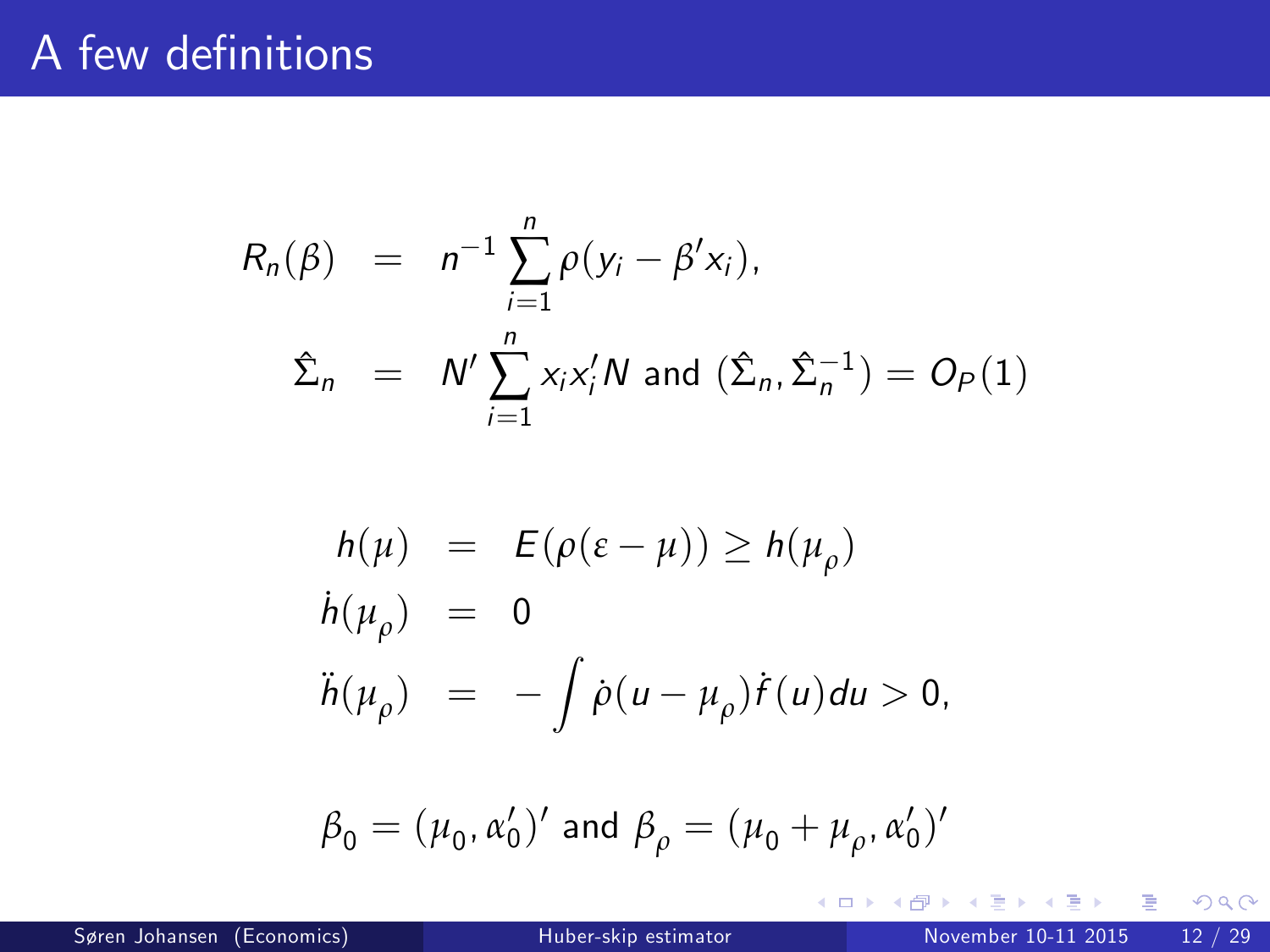### M-estimators

Least squares:  $\rho(u) = \frac{1}{2}u^2$ Quantile regression:  $\rho(u) = -(1 - p)u1_{(u<0)} + p u1_{(u>0)}$ Maximum likelihood:  $\rho(u) = -\log f(u)$ Huber-skip:  $\rho(u) = \frac{1}{2} \min(u^2, c^2)$ 

#### Some literature:

- Huber, P.J. (1964) Robust estimation of a location parameter. Annals of Mathematical Statistics 35, 73-101.
- Maronna, R.A., Martin, D.R., and Yohai, V.J. (2006) Robust Statistics: Theory and Methods. New York: Wiley.
- Huber, P.J. and Ronchetti, E.M. (2009) Robust Statistics. New York: Wiley.
- Jurečková, J., Sen, P.K. and Picek, J. (2012) Methodological Tools in Robust and Nonparametric Statistics. London: Chapman & Hall/CRC Press.

 $298$ 

÷

イロト イ押ト イヨト イヨト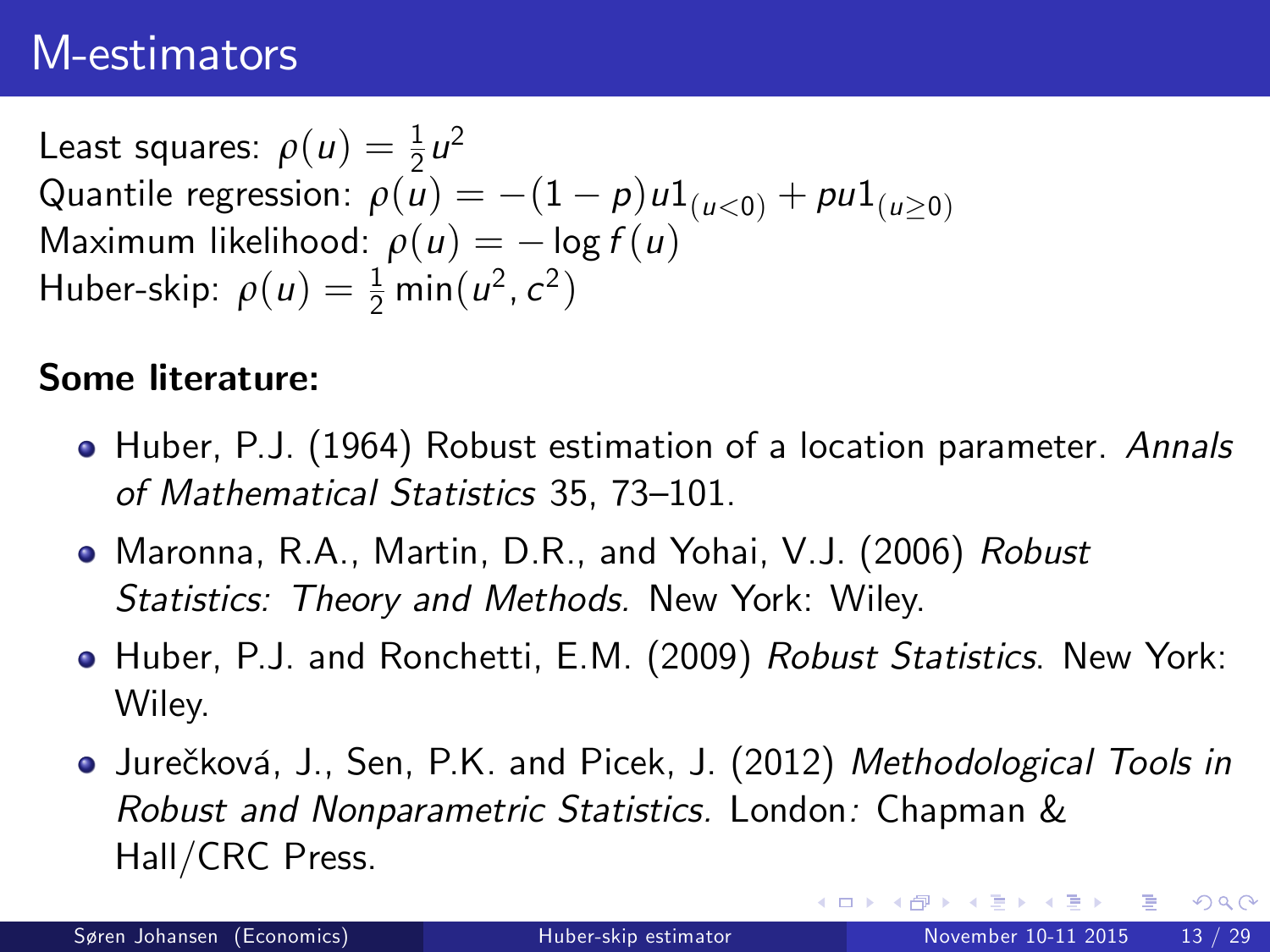## **Results**

造

 $299$ 

경계 제품

×.

**≮ロ ▶ (伊 )**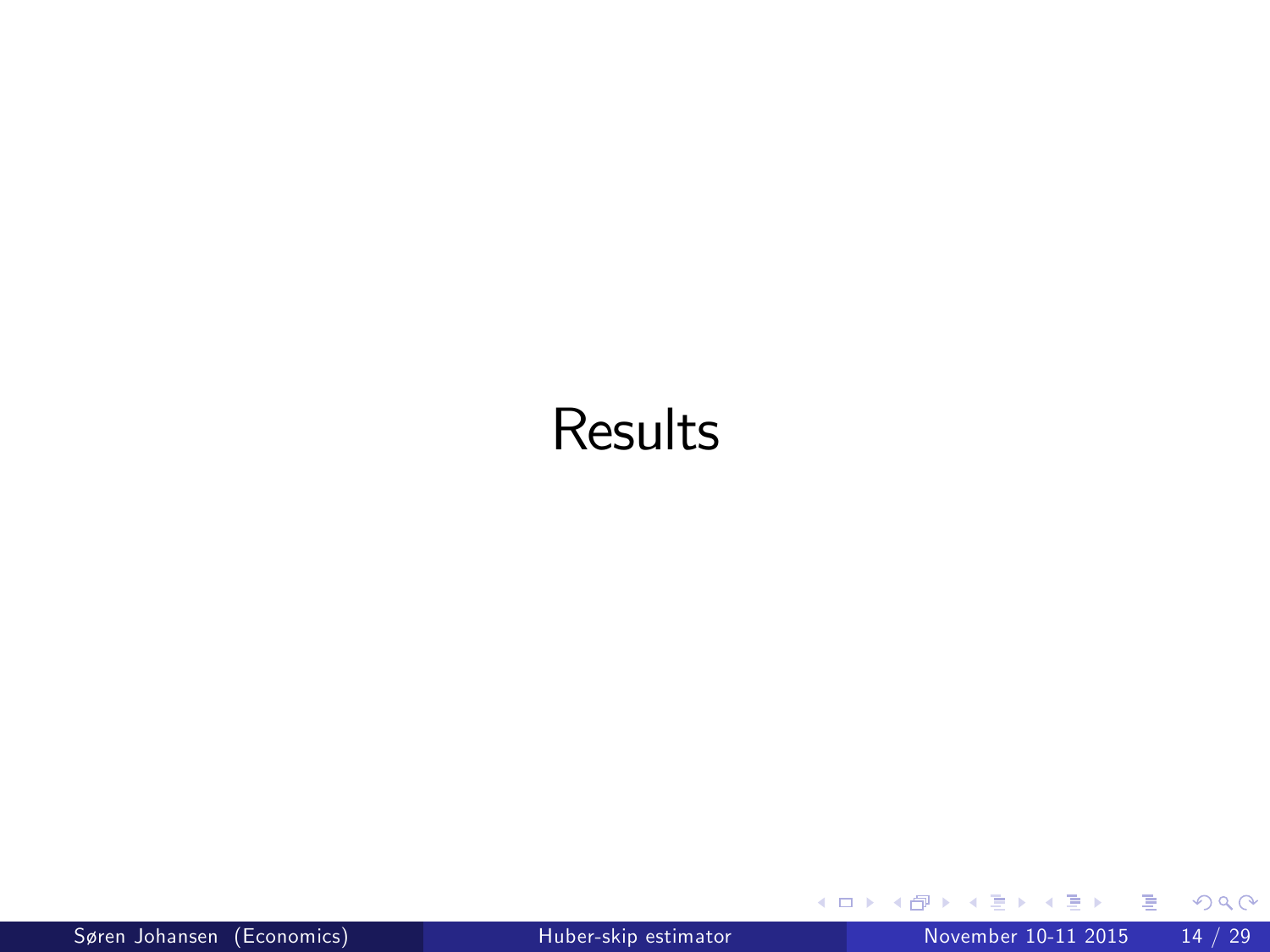#### Main results

**Theorem 1** Under Assumptions, a minimizer  $\hat{\beta}$  of  $R_n(\beta)$  exists with large probability and  $\mathsf{N}^{-1}(\hat{\beta}-\beta_\rho)=\mathsf{O}_P(n^{1/2-\eta})$  for  $0<\eta< 1/4$ 

**Theorem 2** Under more Assumptions,  $N^{-1}(\hat{\beta} - \beta_\rho) = O_P(1)$  and has a first order expansion

$$
N^{-1}(\hat{\boldsymbol{\beta}}-\boldsymbol{\beta}_{\rho})=\ddot{\boldsymbol{h}}(\boldsymbol{\mu}_{\rho})^{-1}\hat{\boldsymbol{\Sigma}}_{n}^{-1}N'\sum_{i=1}^{n}x_{i}\dot{\rho}(\boldsymbol{\epsilon}_{i}-\boldsymbol{\mu}_{\rho})+\mathrm{o}_{\mathrm{P}}(1)
$$

<span id="page-14-0"></span>
$$
h(\mu) = E(\rho(\varepsilon - \mu)), h(\mu_{\rho}) = E(\dot{\rho}(\varepsilon_i - \mu_{\rho})) = 0,
$$
  

$$
\ddot{h}(\mu_{\rho}) = -\int \dot{\rho}(u - \mu_{\rho})\dot{f}(u)du > 0, \ \beta_{\rho} = (\mu_0 + \mu_{\rho}, \alpha'_0)'
$$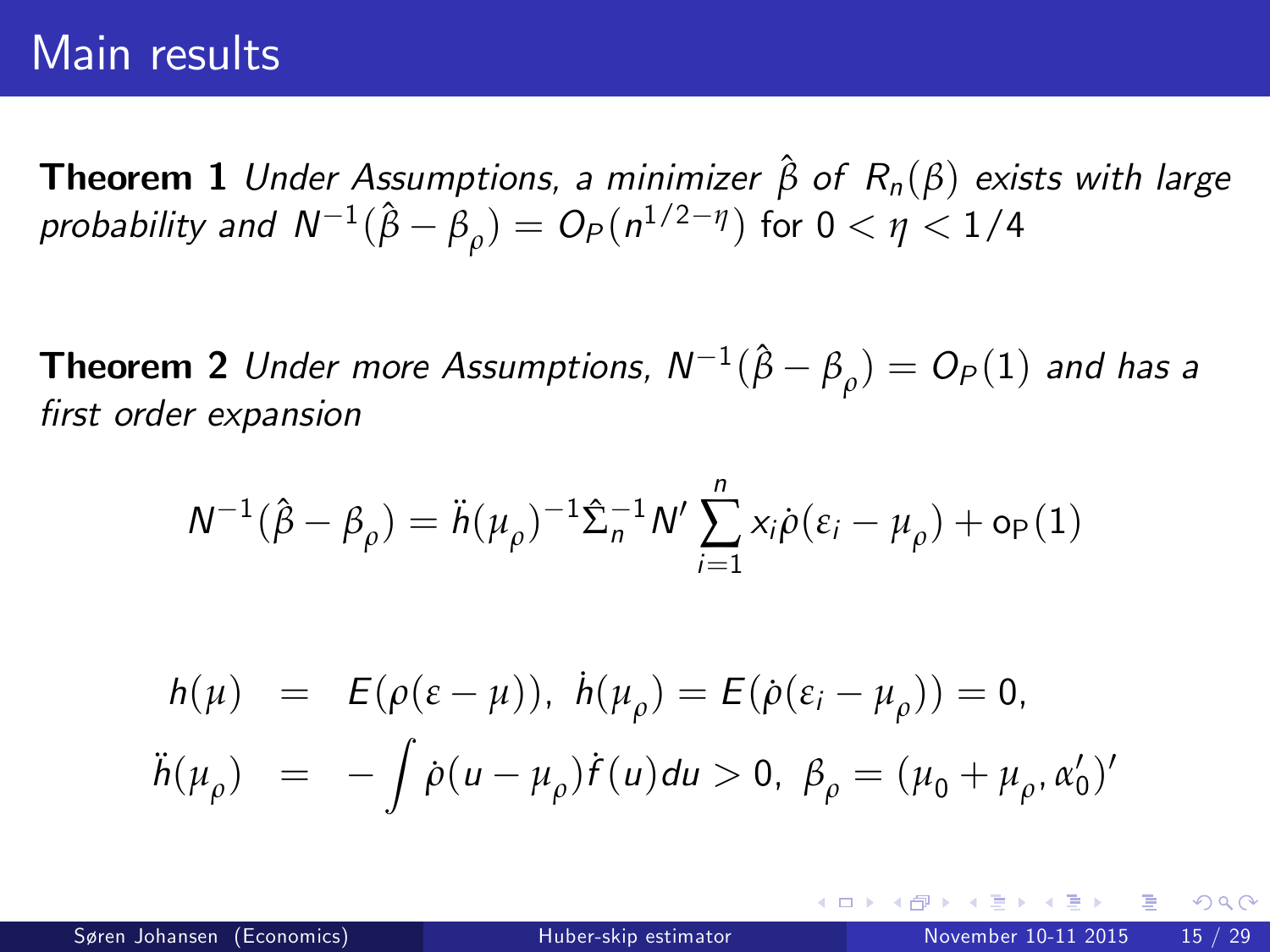### The main results for the Huber-skip

For the Huber-skip for symmetric density

$$
\ddot{h}(0) = F(c) - F(-c) - 2cf(c)
$$

$$
N^{-1}(\hat{\beta}_H - \beta_0) = \ddot{h}(0)^{-1} \hat{\Sigma}_n^{-1} N \sum_{i=1}^n x_i \varepsilon_i 1_{(|\varepsilon_i| \le c)} + o_P(1)
$$

Stationary regressors:  $N=n^{-1/2}$ 

$$
n^{1/2}(\hat{\beta}_H - \beta_0) \xrightarrow{D} \ddot{h}(0)^{-1} N_{\dim X}(0, \int_{-c}^{c} u^2 f(u) du \Sigma^{-1})
$$

Random walk regressors:  $N=n^{-1}$ 

$$
n^{-1/2}x_{[nu]}\stackrel{D}{\rightarrow}W_x(u),\;n^{-1/2}\sum_{i=1}^{[nu]}\varepsilon_i 1_{\left(|\varepsilon_i|\leq c\right)}\stackrel{D}{\rightarrow}W_{\varepsilon}^c(u)
$$

$$
n(\hat{\beta}_H-\beta_0)\stackrel{D}{\rightarrow}\ddot{h}(0)^{-1}\left(\int_0^1W_xW'_x\right)^{-1}\int_0^1W_x(dW_{\varepsilon}^c)'
$$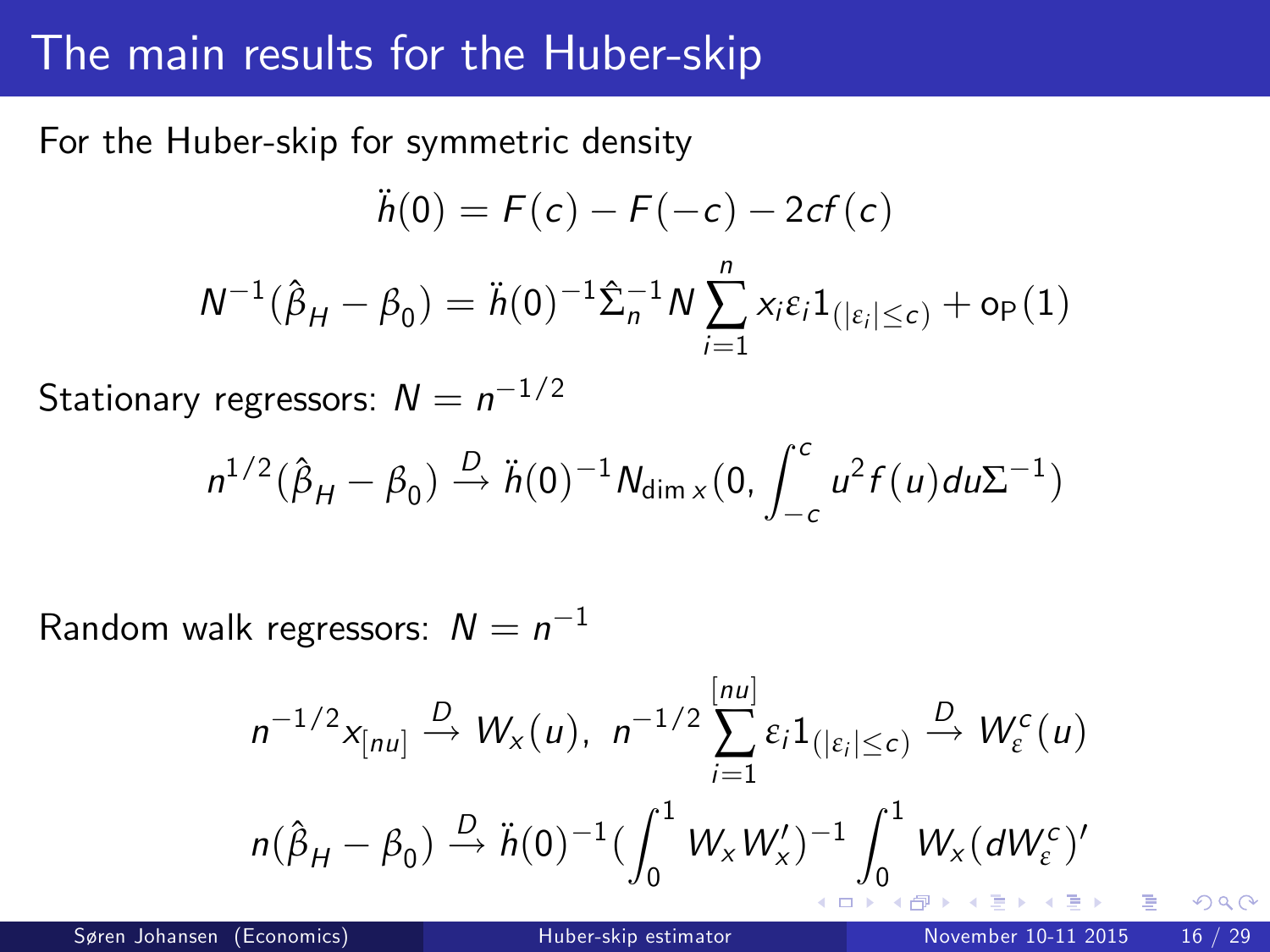# Calculation of the Huber-skip by iteration

4 0 8

<span id="page-16-0"></span> $QQ$ 

э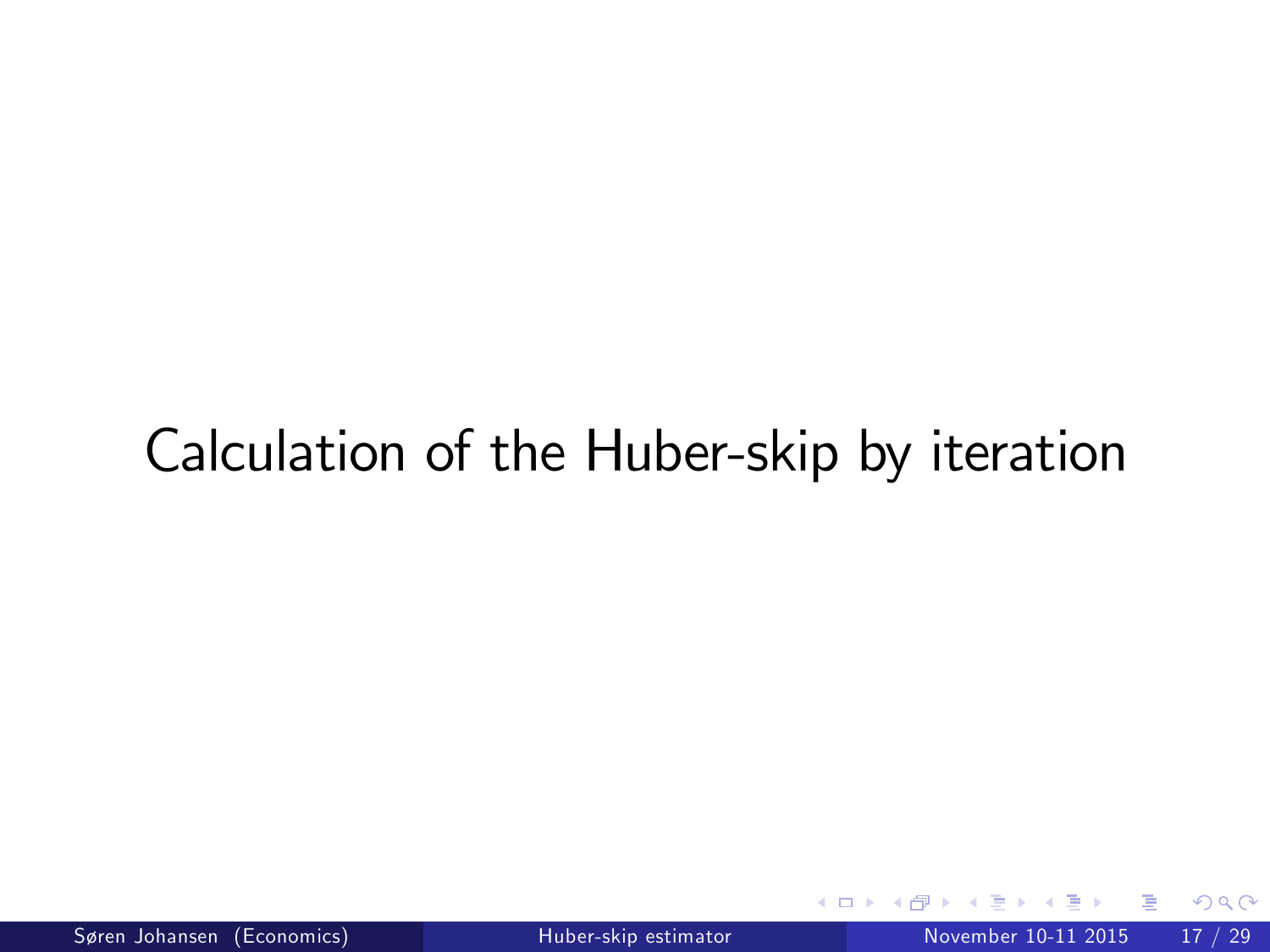### A 1-step estimator

The score equation is difficult to solve numerically:

$$
\sum_{i=1}^n (y_i - \beta' x_i) x'_i 1_{(|y_i - \beta' x_i| \leq c)} = 0
$$

A 1-step estimator: Take some initial estimator *β*˘ and regress on observations with  $|y_i - \breve{\beta}' x_i| \leq c$ :

$$
0 = \sum_{i=1}^{n} (y_i - \beta' x_i) x'_i 1_{(|y_i - \breve{\beta}' x_i| \le c)}
$$
  

$$
N^{-1}(\hat{\beta} - \beta) = (N' \sum_{i=1}^{n} x_i x'_i 1_{(|y_i - \breve{\beta}' x_i| \le c)} N)^{-1} N' \sum_{i=1}^{n} x_i \varepsilon_i 1_{(|y_i - \breve{\beta}' x_i| \le c)}
$$

 $\mathsf{A}% _{1}^{1}$  "Taylor's" expansion in terms of the estimation error  $\mathsf{N}^{-1}(\breve{\beta}-\beta)$  gives

$$
\frac{1}{F(c) - F(-c)} \hat{\Sigma}_n^{-1} N' \sum_{i=1}^n x_i \varepsilon_i 1_{(|\varepsilon_i| \leq c)} + \frac{2cf(c)}{F(c) - F(-c)} N^{-1}(\check{\beta} - \beta) + o_P(1)
$$

 $QQQ$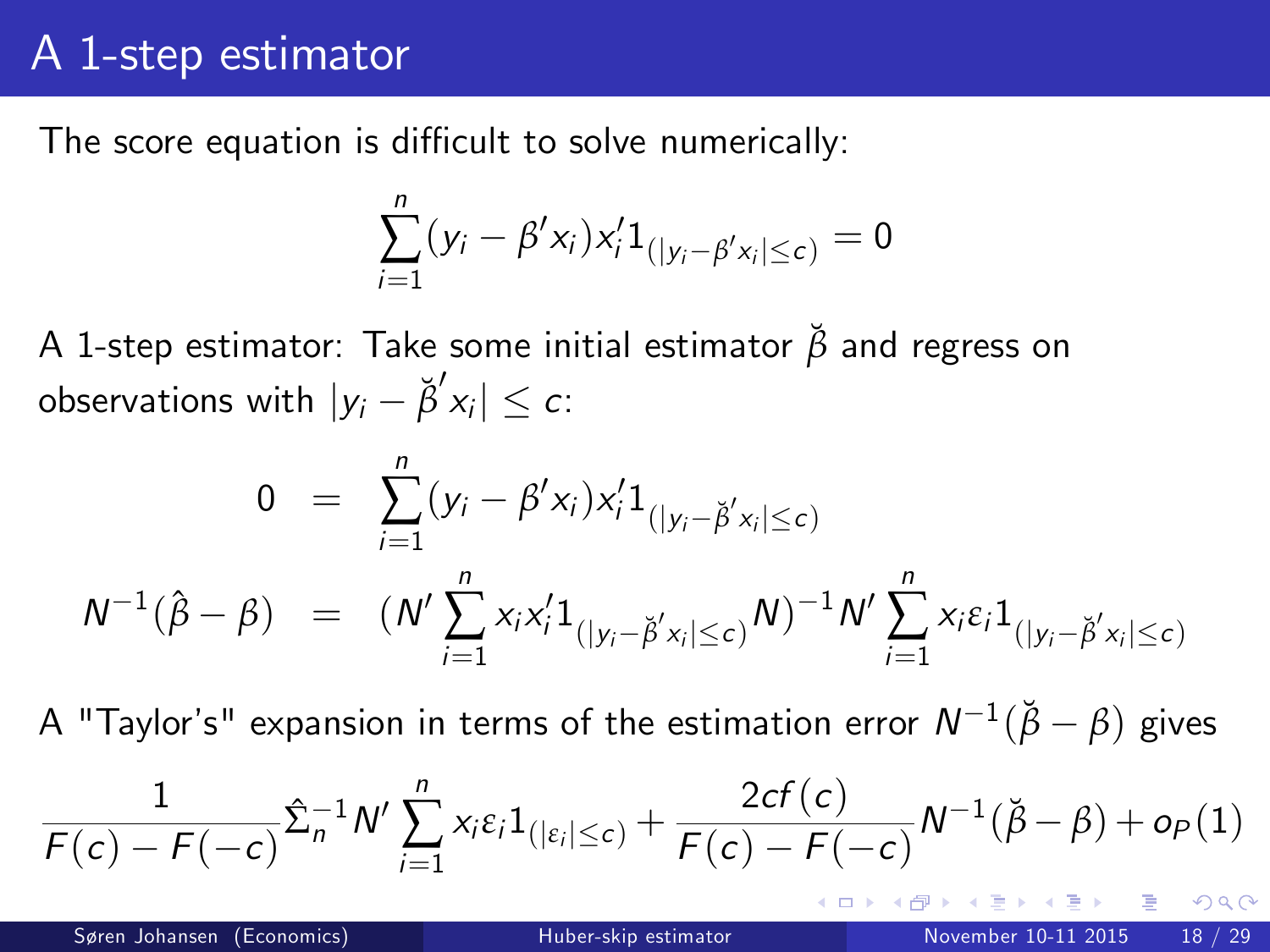For the  $(k+1)^\prime$ st step we find

$$
N^{-1}(\hat{\beta}^{(k+1)} - \beta) = \frac{1}{F(c) - F(-c)} \hat{\Sigma}_n^{-1} N' \sum_{i=1}^n x_i \varepsilon_i 1_{\left(|\varepsilon_i| \le c\right)} + \frac{2cf(c)}{F(c) - F(-c)} N^{-1}(\hat{\beta}^{(k)} - \beta) + o_P(1)
$$

Iterating to  $\infty$  when  $2cf(c)/(F(c) - F(-c)) < 1$  gives the expansion of Huber-skip

$$
N^{-1}(\hat{\beta}_H - \beta) = \frac{1}{F(c) - F(-c) - 2cf(c)} \hat{\Sigma}_n^{-1} N' \sum_{i=1}^n x_i \varepsilon_i 1_{(|\varepsilon_i| \le c)} + o_P(1)
$$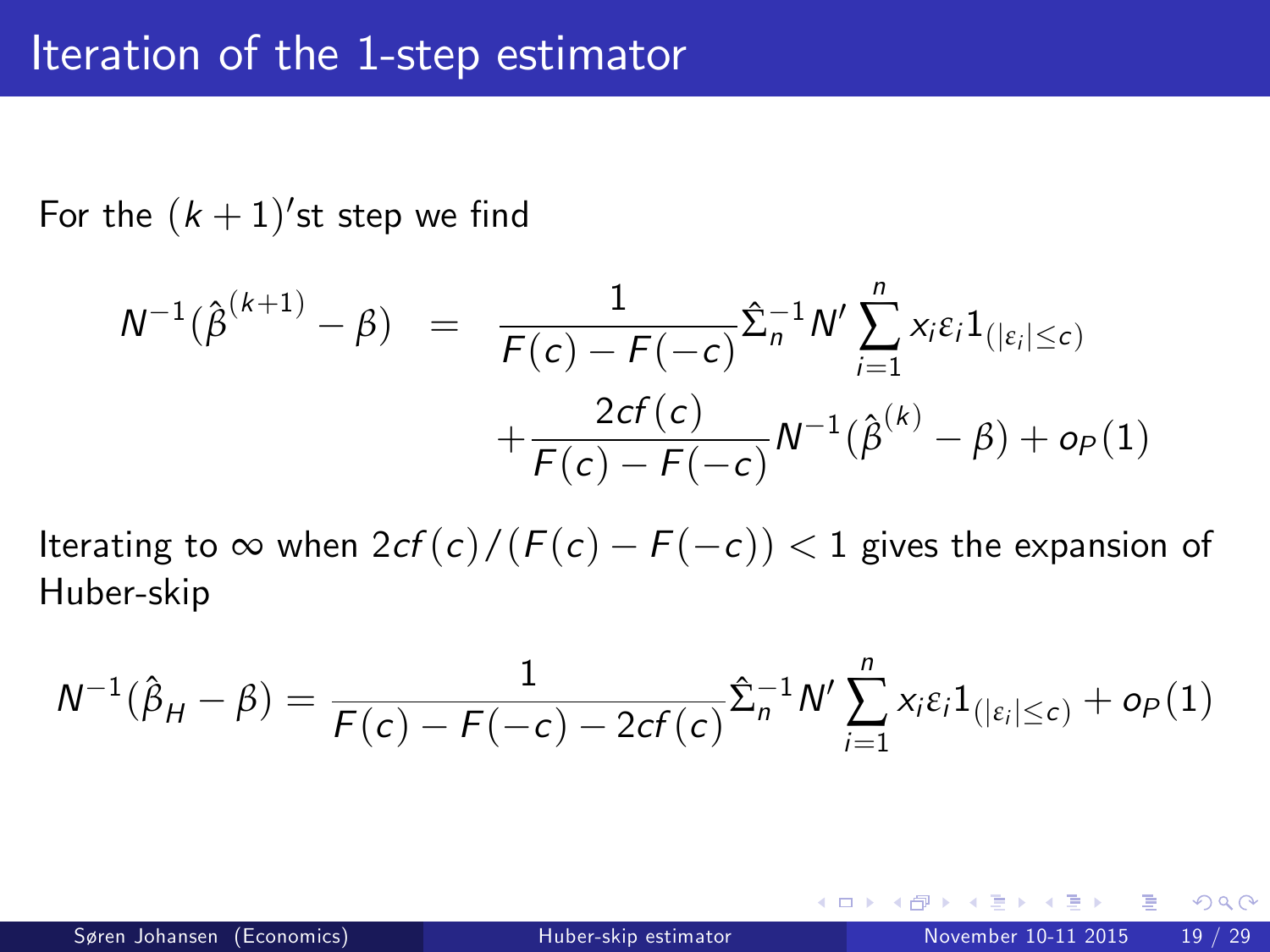### Condition for fixed point



A condition for the central part of the distribution to be non-trivial, and a fixed point in the iterated 1-step estimator

$$
F(c) - F(-c) - 2cf(c) > 0 \text{ or } \frac{2cf(c)}{F(c) - F(-c)} < 1
$$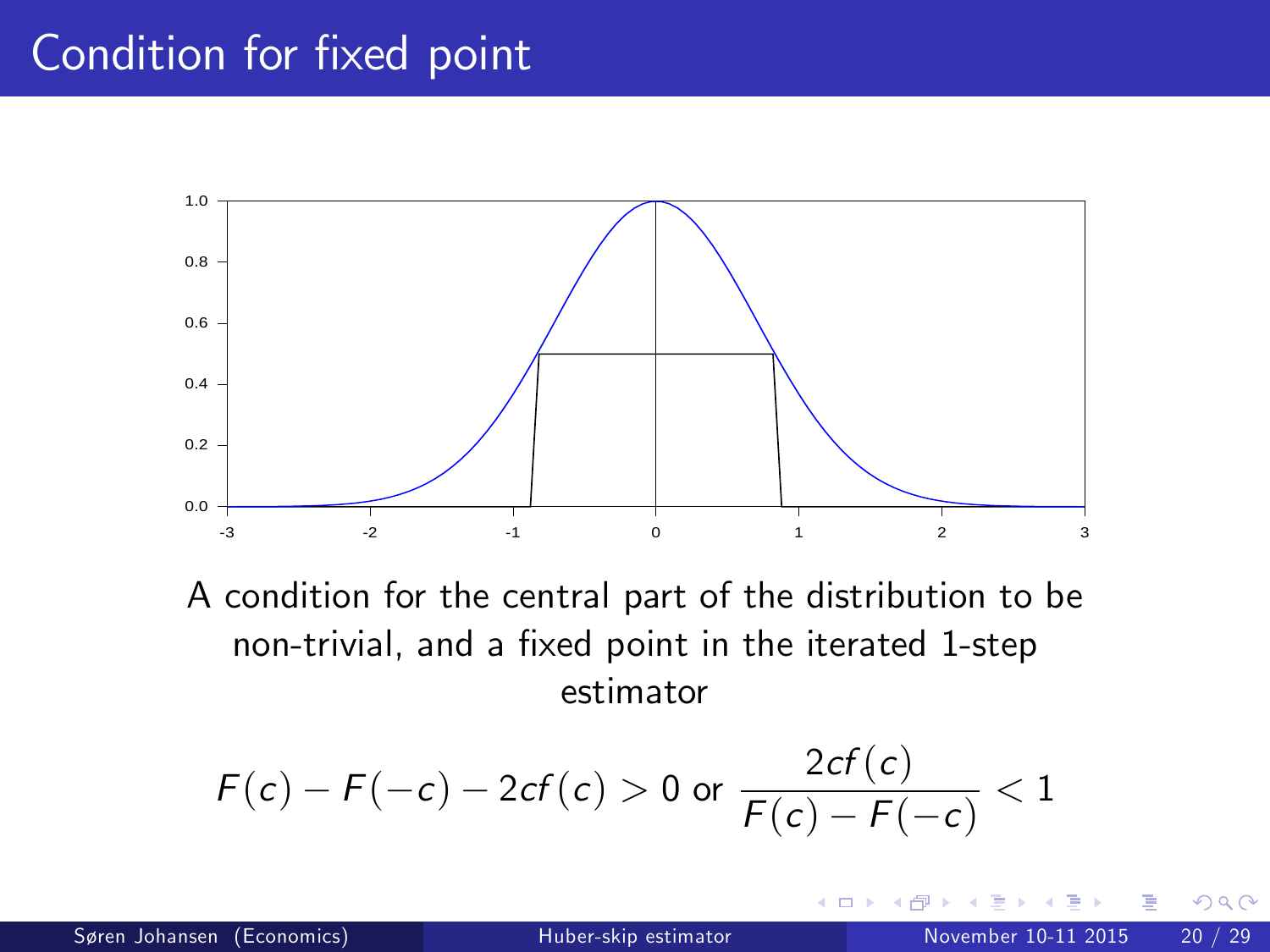## A condition on small regressors and the proof of tightness

 $\leftarrow$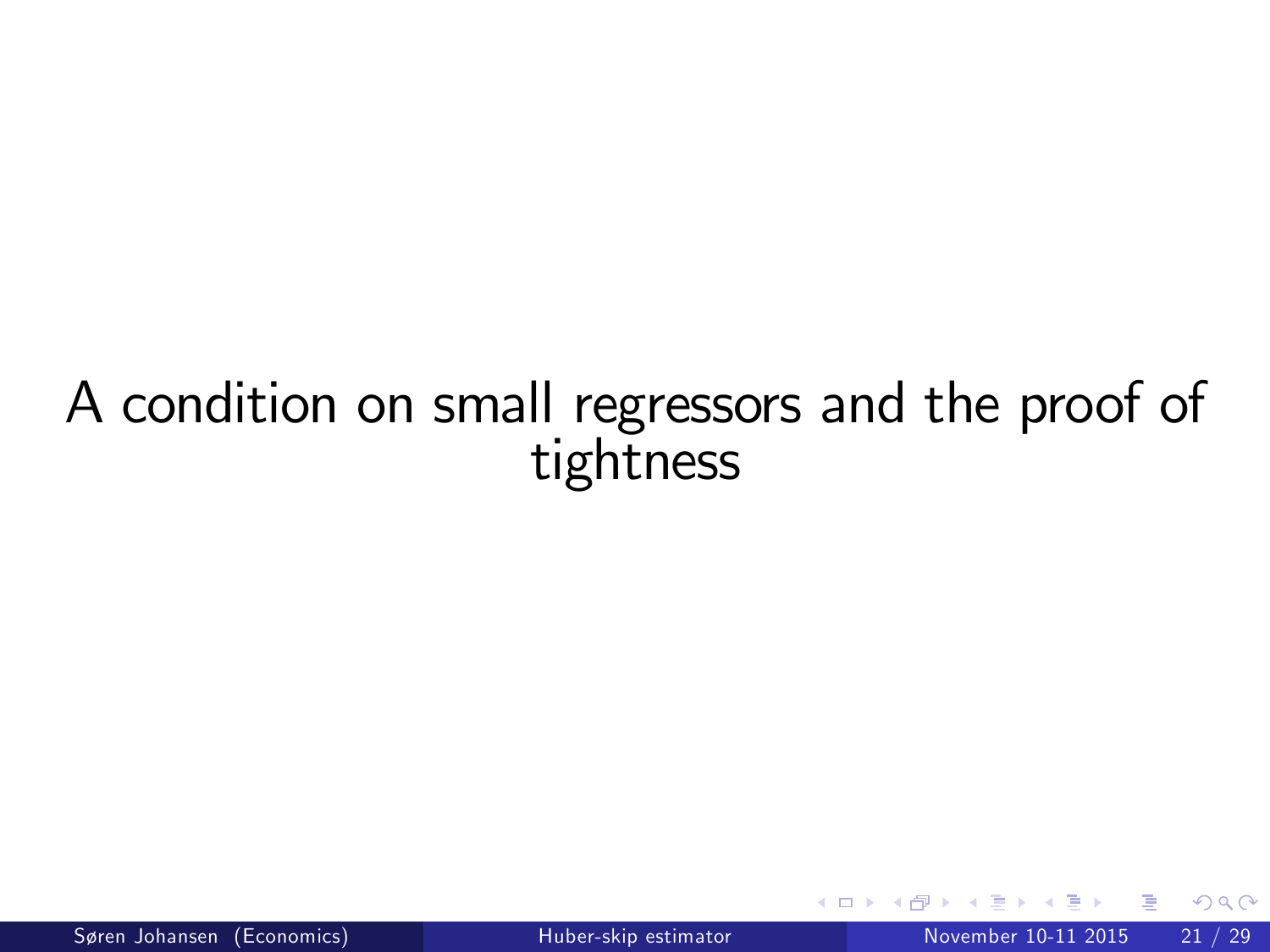For  $\delta$  a vector of unit length,  $|\delta| = 1$ , we define

$$
F_n(a) = \sup_{|\delta|=1} n^{-1} \sum_{i=1}^n 1_{(|\delta' x_i| \leq a)}.
$$

For small a this gives the fraction of regressors with small projecting on *δ*. If  $x_i$  are linearly dependent,  $F_n(a) = 1$ . Thus  $F_n(a)$  measures linear dependence.

An assumption for existence and consistency of the  $M$ -estimator is **Assumption** For some  $0 \le \tilde{\zeta} < 1$ 

$$
\lim_{(a,n)\to(0,\infty)}P(F_n(a)\geq 1-\xi)=0
$$

つひひ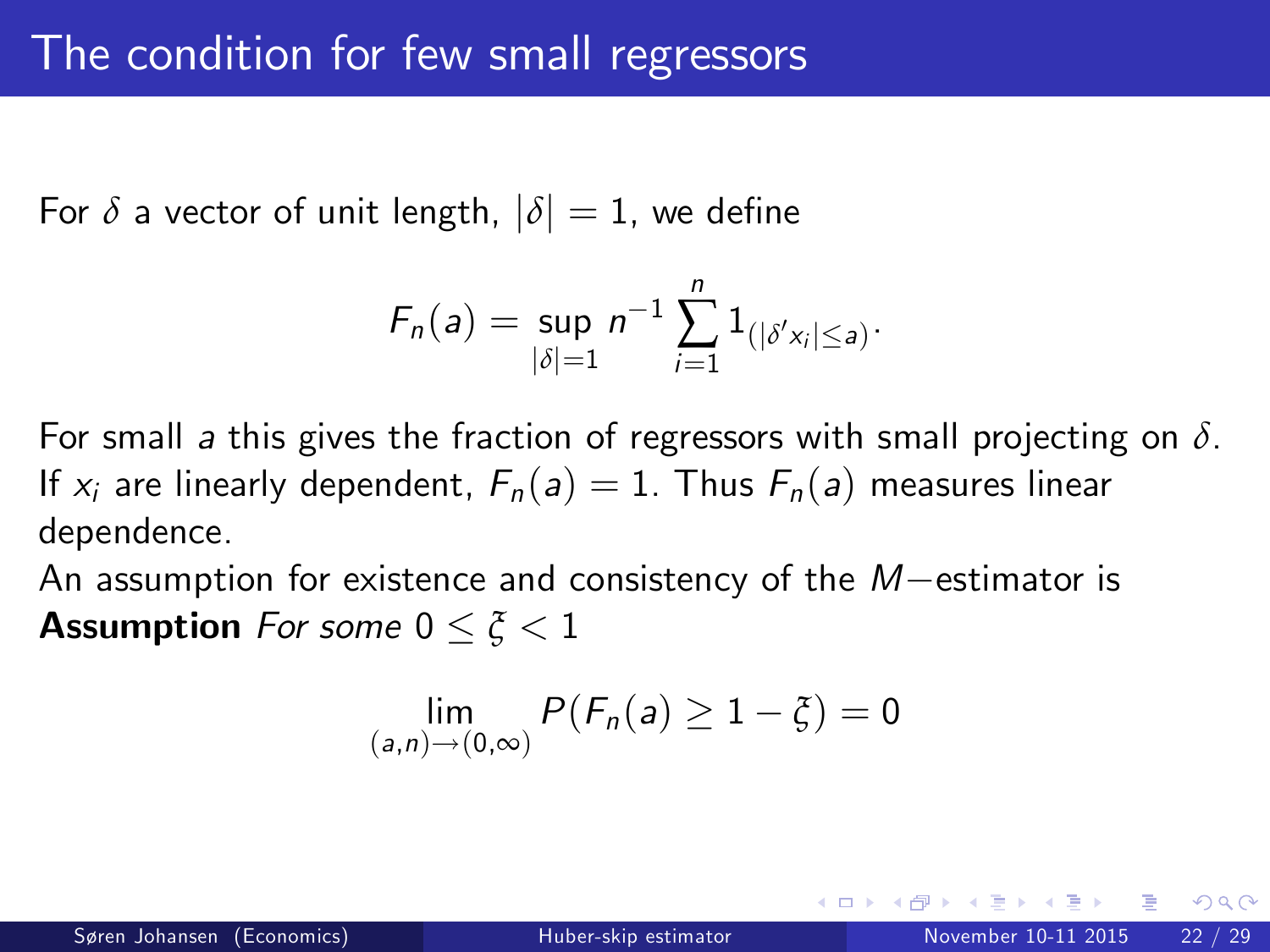### Examples of the condition for small regressors

1. If  $x_i = 1_{(i \geq [n \xi_0])}$  then the frequency of zero values is  $n^{-1}[n \xi_0], \xi_0 < 1$ 

$$
n^{-1}\sum_{i=1}^n 1_{(|\delta' x_i|\leq a)} = n^{-1}\sum_{i=1}^n 1_{(|x_i|\leq a)} = n^{-1}[n\xi_0] \to \begin{cases} \xi_0 & 0 \leq a < 1 \\ 1 & 1 \leq a \end{cases}
$$

2. 
$$
x_i = (1, in^{-1})'
$$
 then  $F_n(a) \le 8a \to 0$ , for  $(a, n) \to (0, \infty)$   
3.  $x_i = (1, i^{-1})'$  then  $F_n(a) \to 1$ , for  $(a, n) \to (0, \infty)$ 

Theorem  $F_n(a) \stackrel{P}{\rightarrow} 0$ , for  $(a, n) \rightarrow (0, \infty)$  in case 4. If  $x_i$  is a stationary  $AR(k)$ , with density of  $\delta' x_i | x_1, \ldots, x_{i-1}$  uniformly bounded (an example is Gaussian errors) 5. If  $x_i n^{-1/2}$  is a random walk with density of  $\delta' x_i/(n \delta' \Phi \delta)^{1/2}$  uniformly bounded (an example is Gaussian errors)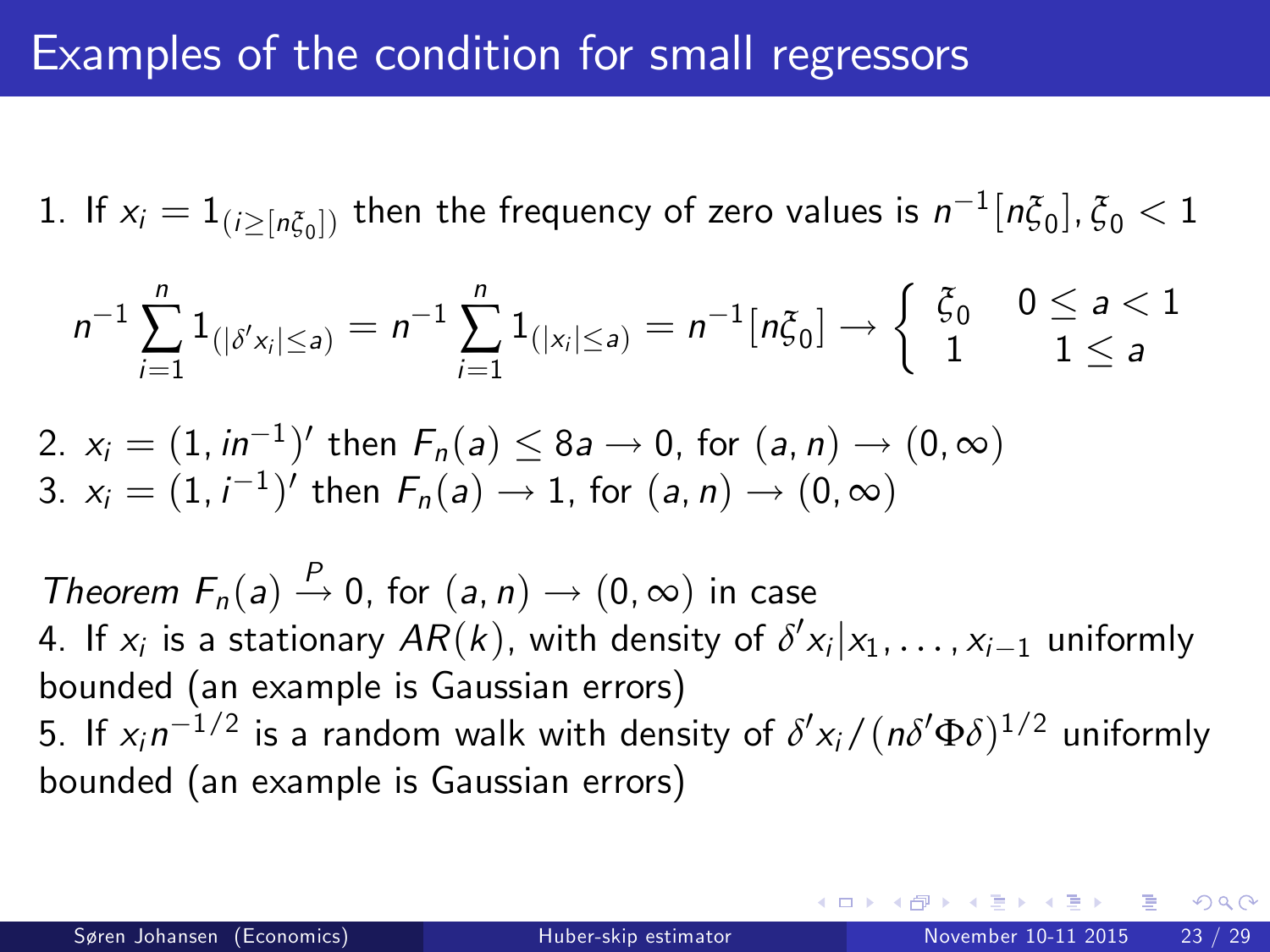

活

**K ロ ト K 伊 ト K** 

∍ ×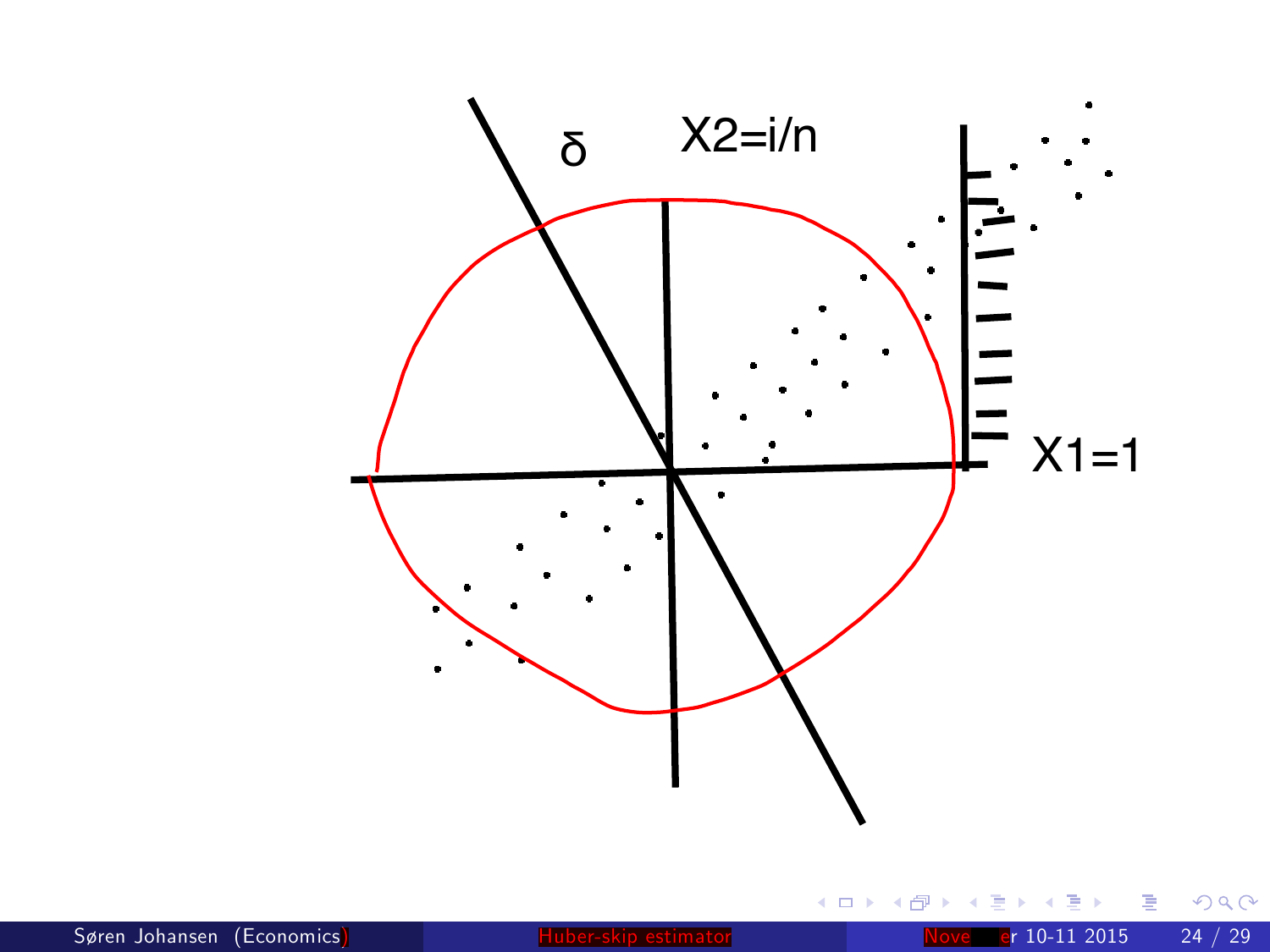**Theorem 1** Under Assumptions ( $x_i$  stationary), a minimizer  $\hat{\beta}$  of  $R_n(\beta)$ exists with large probability and  $\hat{\beta} - \beta_{\rho} = O_P(1)$ "**Proof"** A lower bound for  $R_n(\beta)$  is, using  $\beta = \beta_\rho + \lambda \delta$ ,  $\lambda = |\beta - \beta_\rho|$ 

$$
R_n(\beta) = n^{-1} \sum_{i=1}^n \rho(y_i - \beta' x_i), \text{ here } \rho(u) = \frac{1}{2} \min(u^2, c^2)
$$
  
\n
$$
\geq n^{-1} \sum_{i=1}^n \rho(\varepsilon_i - \mu_\rho - \lambda \delta' x_i) \mathbf{1}_{\{| \varepsilon_i | \leq A\}} \mathbf{1}_{\{| \delta' x_i | \geq a\}}
$$
  
\n
$$
= \frac{1}{2} c^2 n^{-1} \sum_{i=1}^n \mathbf{1}_{\{| \varepsilon_i | \leq A\}} \mathbf{1}_{\{| \delta' x_i | \geq a\}} \geq \frac{1}{2} c^2 n^{-1} \sum_{i=1}^n \{1 - \mathbf{1}_{\{| \varepsilon_i | \geq A\}} - \mathbf{1}_{\{| \delta' x_i | \leq a\}}\}
$$
  
\n
$$
\geq \frac{1}{2} c^2 \{1 - P(|\varepsilon_1| \geq A) - F_n(a)\} \text{ for } \lambda \geq (c + A + |\mu_\rho|)/a
$$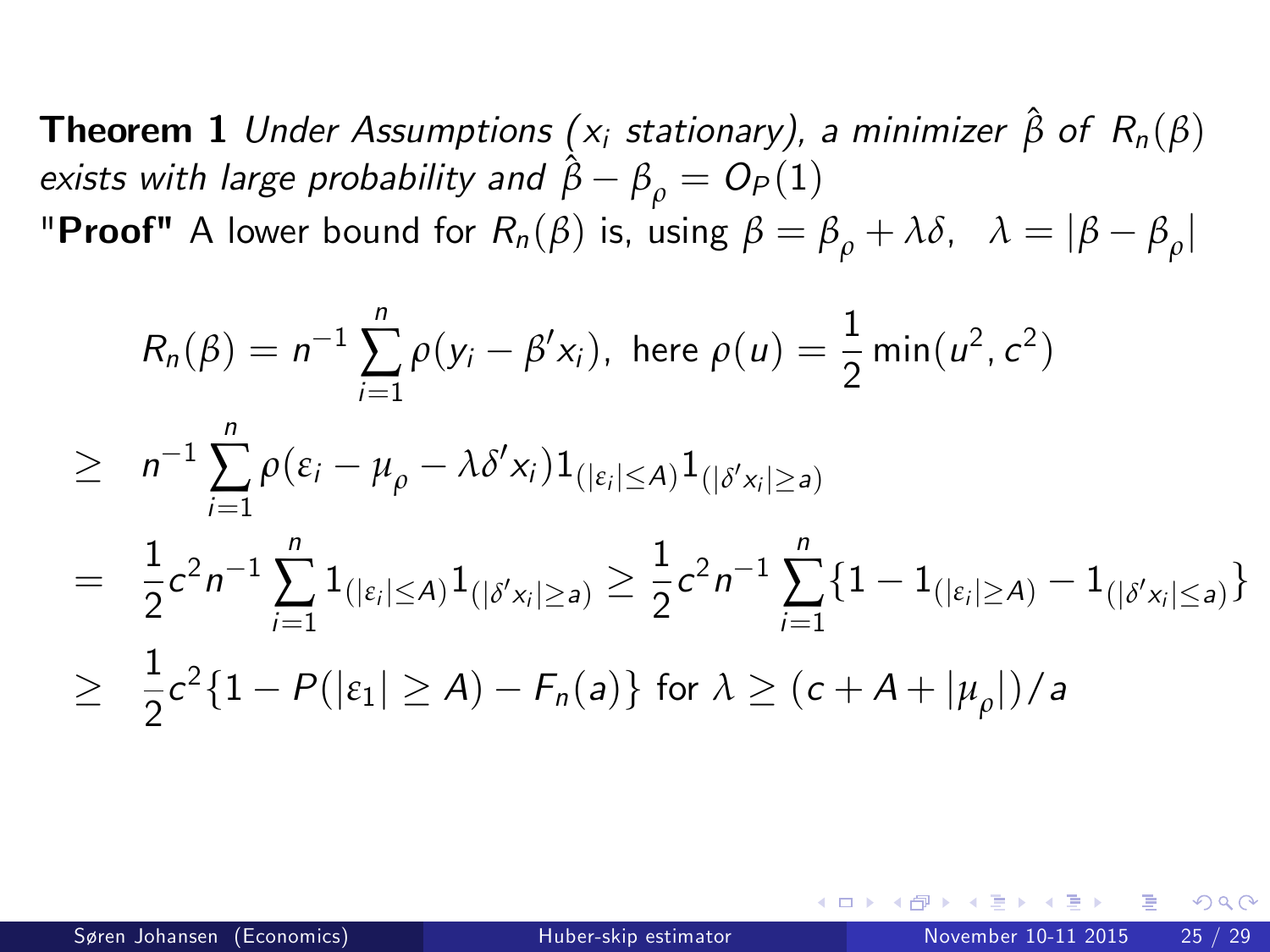# The asymptotic theory using martingales

4 0 8

э

<span id="page-25-0"></span> $QQ$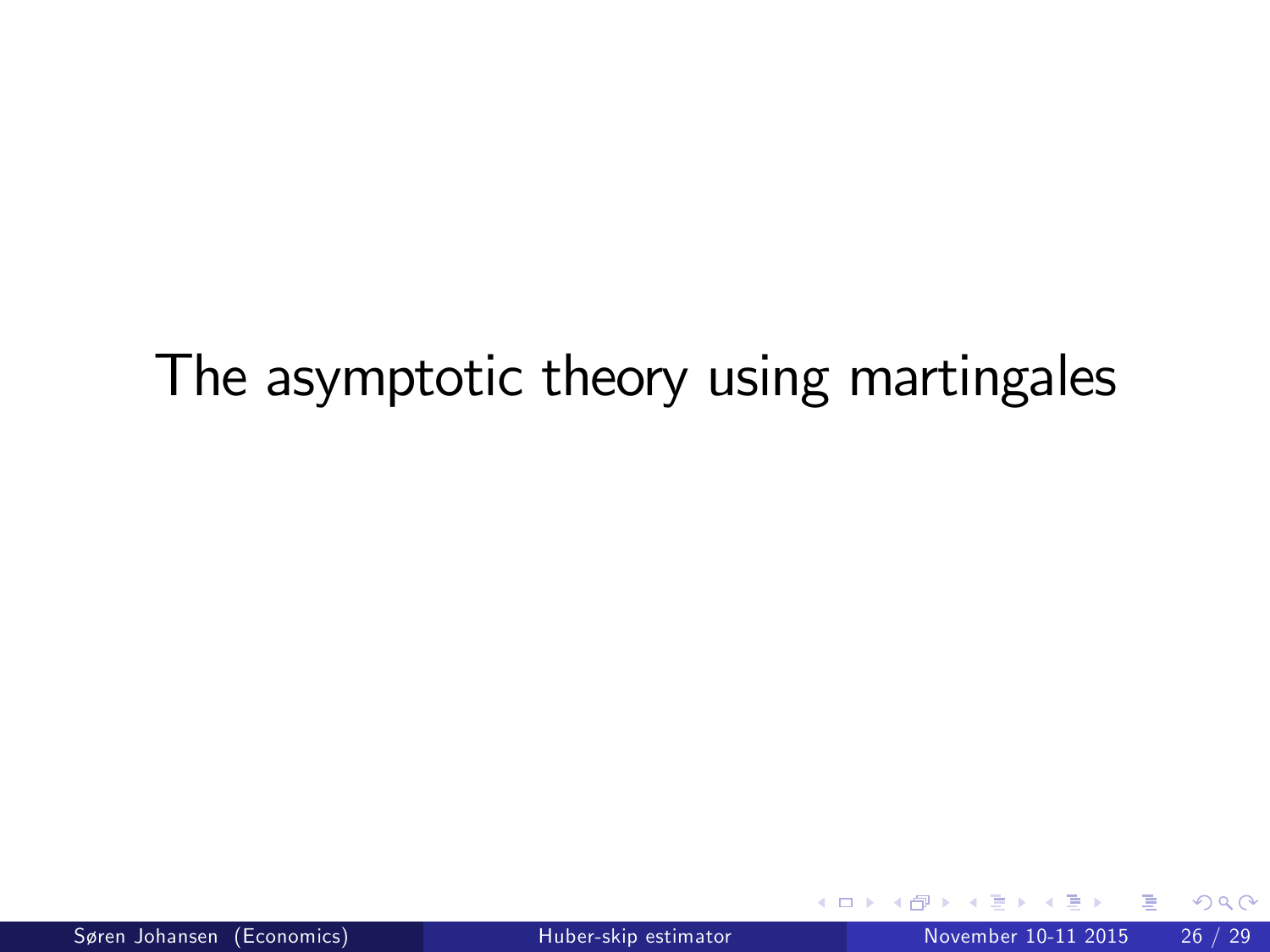## The asymptotic theory for non-smooth objective function

**Theorem 2** Under more Assumptions (x<sub>i</sub> stationary),  $\hat{\beta}$  has a first order expansion

$$
N^{-1}(\hat{\beta} - \beta_{\rho}) = \ddot{h}(\mu_{\rho})^{-1} \hat{\Sigma}_n^{-1} N' \sum_{i=1}^n x_i \dot{\rho} (\varepsilon_i - \mu_{\rho}) + o_P(1)
$$

#### Proof:

- 1. Note that  $nR_n(\beta) = \sum_{i=1}^n \dot{\rho}(y_i \beta' x_i) x_i'$  is not smooth
- 2. Define the martingale

$$
M_n^*(\beta) = \sum_{i=1}^n {\{\dot{\rho}(y_i - \beta' x_i) - \dot{\rho}(y_i - \beta'_{\rho} x_i)\}x'_i - \dot{h}\{(\beta - \beta_{\rho})' x_i + \mu_{\rho}\}x'_i}
$$

- 3. Note that  $\sum_{i=1}^{n} h\{(\beta-\beta_{\rho})'\mathsf{x}_{i}+\mu_{\rho}\}\mathsf{x}'_{i}$  is smooth
- 4. Prove that for  $0 < \eta < 1/4$ ,  $\sup_{|\beta-\beta_\rho| \leq B} n^{-\eta} n^{-1/2}|M_n^{*}(\beta)| = o_P(1).$
- 5. Thus replace the score  $n\dot{R}_n(\beta) n\dot{R}_n(\beta_\rho)$  by

<span id="page-26-0"></span> $\sum_{i=1}^{n} h \{ (\beta - \beta_{\rho})' x_i + \mu_{\rho} \} x_i'$  $\sum_{i=1}^{n} h \{ (\beta - \beta_{\rho})' x_i + \mu_{\rho} \} x_i'$  $\sum_{i=1}^{n} h \{ (\beta - \beta_{\rho})' x_i + \mu_{\rho} \} x_i'$  $\sum_{i=1}^{n} h \{ (\beta - \beta_{\rho})' x_i + \mu_{\rho} \} x_i'$  $\sum_{i=1}^{n} h \{ (\beta - \beta_{\rho})' x_i + \mu_{\rho} \} x_i'$  $\sum_{i=1}^{n} h \{ (\beta - \beta_{\rho})' x_i + \mu_{\rho} \} x_i'$  $\sum_{i=1}^{n} h \{ (\beta - \beta_{\rho})' x_i + \mu_{\rho} \} x_i'$  $\sum_{i=1}^{n} h \{ (\beta - \beta_{\rho})' x_i + \mu_{\rho} \} x_i'$  $\sum_{i=1}^{n} h \{ (\beta - \beta_{\rho})' x_i + \mu_{\rho} \} x_i'$  $\sum_{i=1}^{n} h \{ (\beta - \beta_{\rho})' x_i + \mu_{\rho} \} x_i'$  $\sum_{i=1}^{n} h \{ (\beta - \beta_{\rho})' x_i + \mu_{\rho} \} x_i'$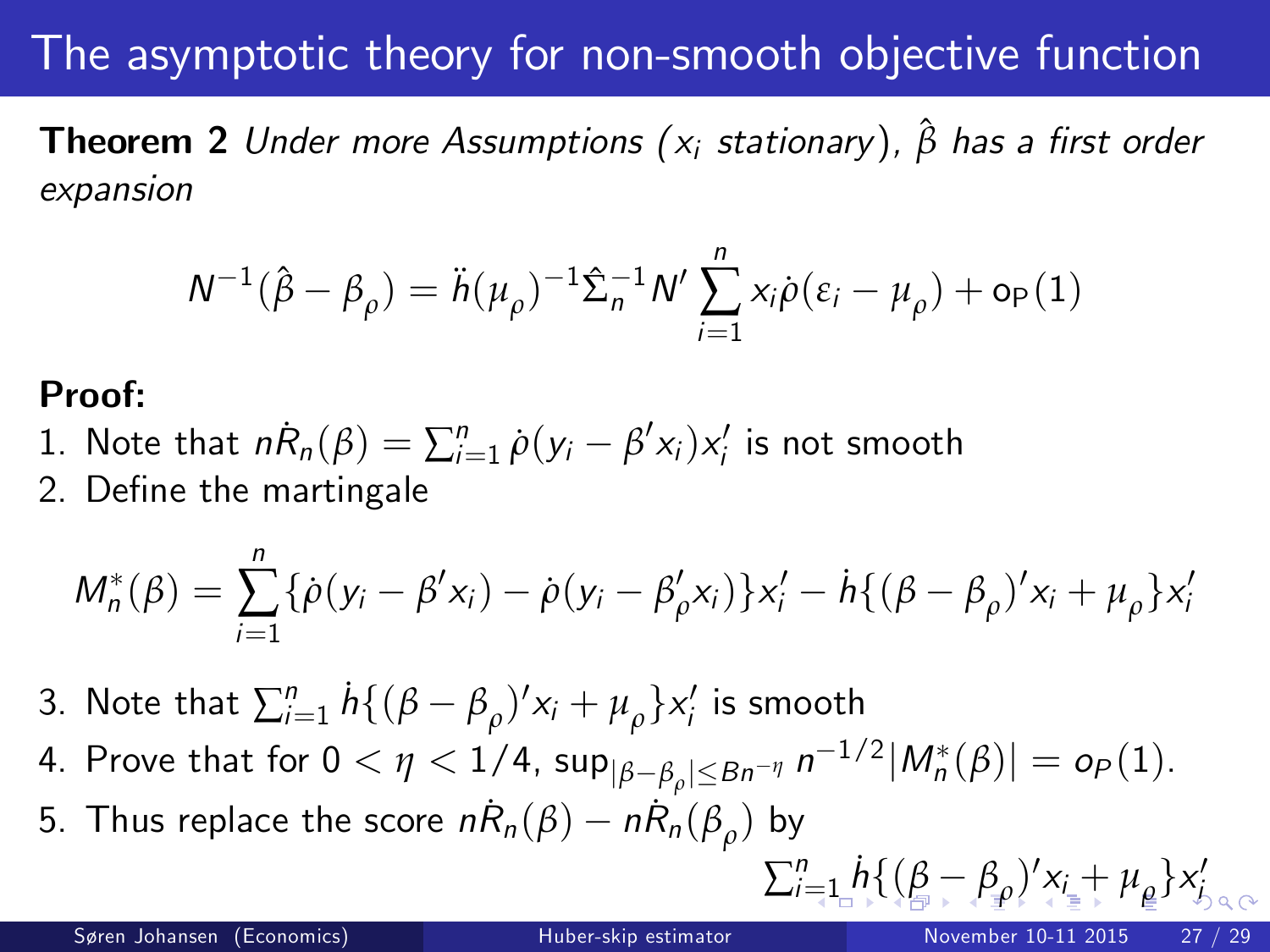We found 
$$
n\dot{R}_n(\beta) - n\dot{R}_n(\beta_\rho) \approx \sum_{i=1}^n \dot{h} \{ (\beta - \beta_\rho)' x_i + \mu_\rho \} x_i'
$$
  
6. Replace  $\beta$  by  $\hat{\beta}$ :

$$
\sum_{i=1}^{n} \dot{\rho}(\varepsilon_{i} - \mu_{\rho}) x_{i}' N \approx \sum_{i=1}^{n} h\{(\hat{\beta} - \beta_{\rho})' x_{i} + \mu_{\rho}\} x_{i}' N
$$

$$
\approx \ddot{h}(0)(\hat{\beta} - \beta_{\rho})' N'^{-1} N' \sum_{i=1}^{n} x_{i} x_{i}' N
$$

Conclude

$$
N^{-1}(\hat{\beta}-\beta_{\rho})=\frac{1}{\ddot{h}(0)}(N'\sum_{i=1}^n x_i x_i' N)^{-1}N\sum_{i=1}^n x_i \dot{\rho}(\varepsilon_i-\mu_{\rho})x_i'+o_P(1).
$$

4 0 8

<span id="page-27-0"></span> $QQ$